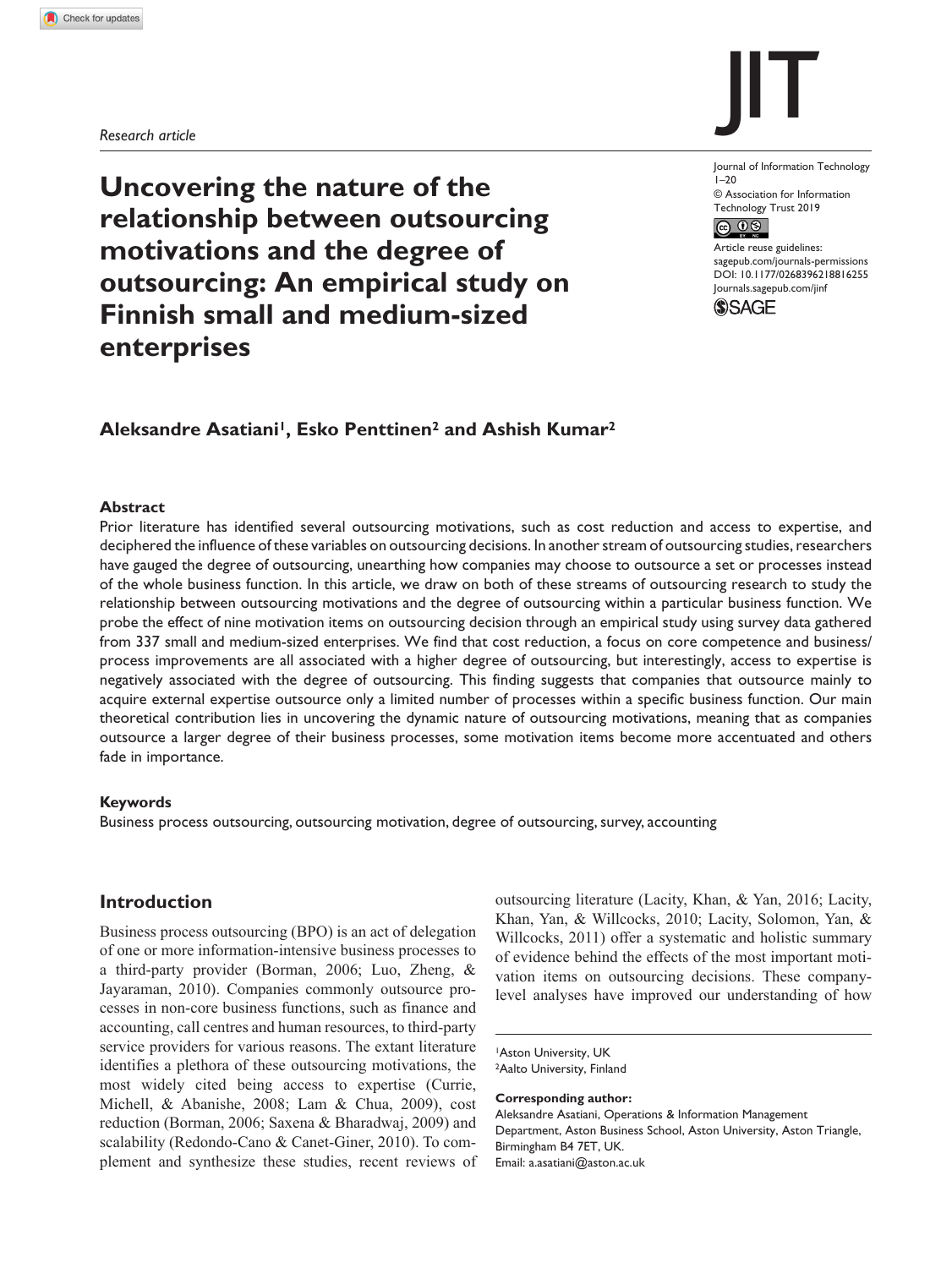companies differ in their motivations to outsource business processes.

The BPO market has been growing steadily in recent years, reaching estimated US\$322billion by the end of 2016 (Snowden & Fersht, 2016), as cloud computing and other emerging technologies offer new opportunities to BPO providers to consolidate and grow their business (Singh & Tornbohm, 2016). Developments in the outsourcing market have enabled greater flexibility in designing outsourcing deals. For example, in accounting, cloud computing provides a platform where two parties (a client company and an outsourcing service provider) can jointly access the data and workflow in real time. Endowed with greater transparency and control through, this new breed of accounting information systems (AIS) allows the outsourcers to make outsourcing decisions on a task level instead of outsourcing the whole business function (Asatiani, Apte, Penttinen, Rönkkö, & Saarinen, 2014). For example, in accounting outsourcing, some may outsource a particular payroll-related task (e.g. payroll calculations), while others may choose to outsource the preparation and submission of financial statements.

This emerging complexity and flexibility in outsourcing calls for a revised understanding of outsourcing motivations, which requires us to delve deeper from a companylevel analysis into a task-level analysis. Tangential to our research, Dibbern, Chin, and Heinzl (2012) challenged the modular view of outsourcing, where an outsourcing decision on one process is viewed as independent from decisions on other processes. Dibbern and colleagues observed a systemic influence on outsourcing motivations in information systems (IS) outsourcing. We argue that a similar phenomenon can be observed in BPO. While business functions such as accounting may have a modular structure, motivations to outsource a particular process are not independent of the context of other processes. Therefore, we theorize that motivations to outsource particular processes within a business function are related to the degree of outsourcing. Motivated by the recent developments in outsourcing markets and our limited current understanding of the link between outsourcing motivations and the degree of outsourcing, our main research question is as follows:

*Research Question 1.* What is the relationship between motivations to outsource and the degree of outsourcing?

To address this research question, we reviewed the existing literature on outsourcing motivations to build a conceptual model with nine motivation items: cost reduction, focus on core competence, access to expertise, process improvements, scalability, rapid delivery, ease of use, fear of losing control (negative) and concern for security (negative). We collected empirical data on the outsourcing of accounting functions and the outsourcing motivations in 337 Finnish small and medium-sized enterprises (SMEs).

Our results show that companies that outsource more tasks seek to focus on core competence, whereas companies that outsource only a limited number of tasks mainly seek external competence and assurance.

The remainder of the article is organized as follows. After this introduction, we proceed with a literature review on outsourcing motivations. In the third section, we build our conceptual framework, which consists of a set of motivation variables and the degree of outsourcing. In the fourth section, we present our empirical study. In the fifth section, we report the aggregate-level findings of our empirical study, and, in the sixth section, the process group-level findings. In the remaining sections, we discuss the findings and avenues for further research.

### **Review of outsourcing motivations**

The outsourcing research has focused on two main areas: the decision to outsource and outsourcing outcomes. The stream of literature on the decision to outsource addresses questions of *why* outsource (motivations), *what* to outsource (what type of processes; transaction attributes) and *how* to outsource (e.g. how much to outsource; how to implement control mechanisms) (Dibbern, Goles, Hirschheim, & Jayatilaka, 2004; Lacity et al., 2011). The stream on outsourcing outcomes has sought to improve our understanding of how outsourcing impacts business performance, which factors contribute to the perceived success of outsourcing arrangements and how outsourcing impacts the quality of the relationships between outsourcing parties (Chou, Techatassanasoontorn, & Hung, 2015; Lee & Kim, 1999).

We focus on outsourcing decisions and, more specifically, on outsourcing motivations (why and what to outsource). The existing literature has identified a plethora of motivations, ranging from cost reduction to business transformation (Mani, Barua, & Whinston, 2010). In a series of articles, Lacity et al. (2010), Lacity et al. (2011) and Lacity et al. (2016) systematically reviewed the body of literature on outsourcing. Lacity et al. (2011) observed a total of 19 main outsourcing motivations used in the literature. However, when the authors analysed the findings on the effect of motivations on the decision to outsource, they found that only a fraction of outsourcing motivations received consistent empirical support (Lacity et al., 2016; Lacity et al., 2011). These motivations were cost reduction, access to skills/expertise, focus on core competence, business process improvements, scalability, rapid delivery and concern for security (negative effect). An exploratory, qualitative pre-study on contextual BPO motivations conducted by the authors of this article largely supports these findings (Asatiani & Penttinen, 2016).

Existing research has analysed BPO motivations in various contexts, focusing on specific industries (e.g. Currie et al., 2008; Lam & Chua, 2009), geographical locations (e.g. Martinez-Noya, Garcia-Canal, & Guillen, 2012) and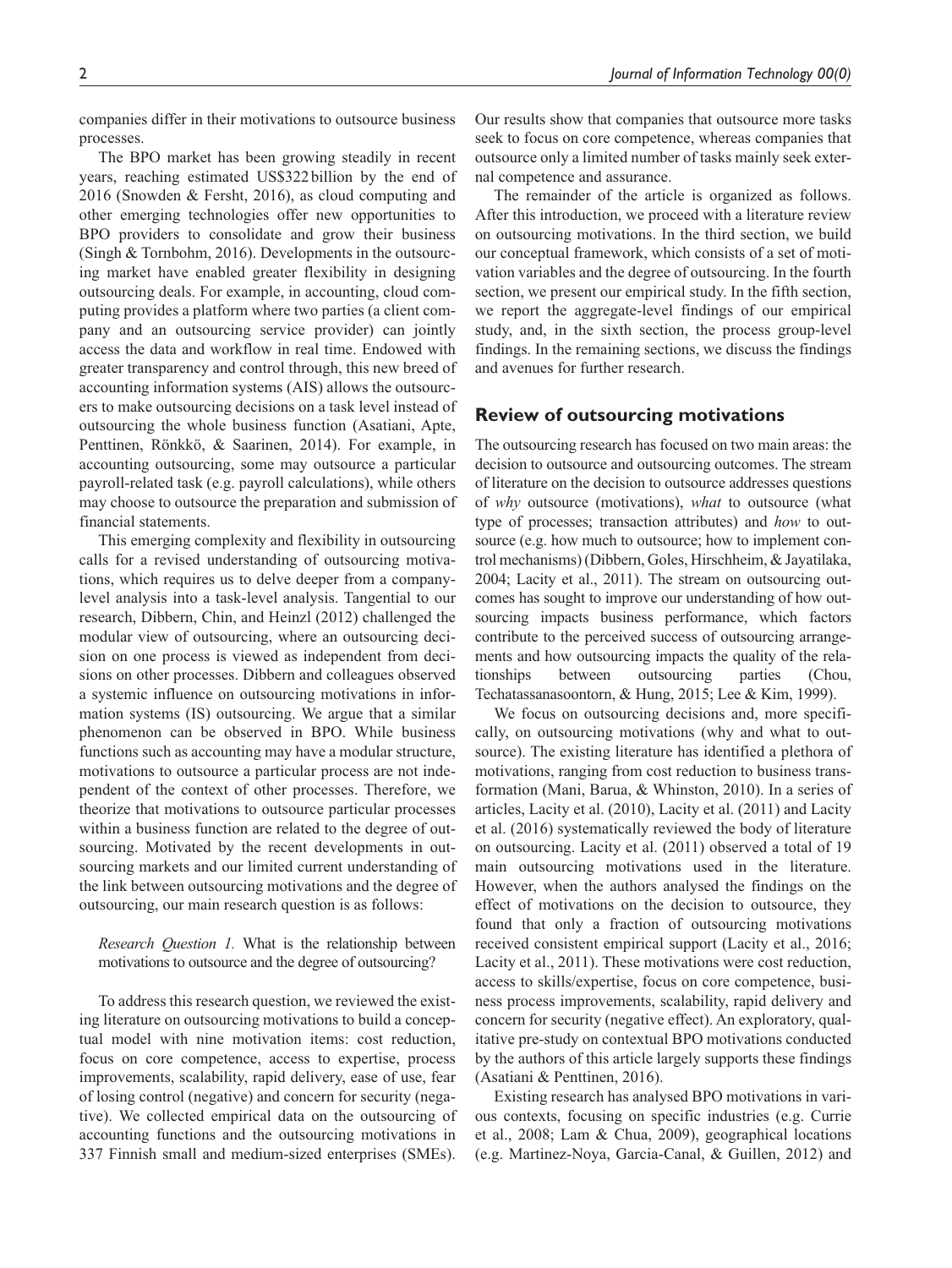business processes (e.g. Redondo-Cano & Canet-Giner, 2010). Many of the existing studies treat motivation as a static concept with a straight, linear effect on outsourcing. These studies test the relationship between outsourcing decisions and motivations without considering the degree of outsourcing within a business function. However, other studies tend to view an outsourcing decision as a choice among only three options: selective outsourcing, total outsourcing and total insourcing (e.g. Dahlberg, Nyrhinen, & Santonen, 2006; Lee, Miranda, & Kim, 2004). We believe that such an oversimplification of the outsourcing arrangement prevents us from fully understanding how outsourcers match their motivations with a particular outsourcing configuration.

Among the few studies that address the influence of motivations on the degree of outsourcing, Gewald and Dibbern (2009) studied transaction process outsourcing by banks and compared motivations among organizations that had already outsourced, those that planned to outsource and those that had decided against outsourcing. The authors found that organizations that had already made the decision to outsource portrayed a more balanced recognition of motivations than organizations that had decided against BPO. Closer to the scope of this article, Redondo-Cano and Canet-Giner (2010) studied the outsourcing of R&D activities in the agrochemical industry and measured both the degree of outsourcing and motivations. They observed that in cases of highly outsourced functions, companies were motivated by the lack of resources and production capabilities, whereas in cases of functions with a lower degree of outsourcing, outsourcers were motivated by acquiring and maintaining knowledge that was important to the core of their business while increasing the economic efficiency of non-core components of the function.

Weigelt (2009) studied the relationships among companies' degree of outsourcing, integrative capabilities and market performance in the context of business processenhancing technologies. Weigelt's findings suggest that a greater reliance on outsourcing (high degree of outsourcing in a given function) leads to impediments in integrative capabilities and market performance. In a later study, while evaluating outcomes of outsourcing, Weigelt and Sarkar (2012) observed that companies outsourcing business processes that are reliant on emerging technologies have to make the trade-off between efficiency and adaptability that occurs when the degree of outsourcing increases. The authors concluded that differing objectives (in this case, efficiency and adaptability) require divergent governance structures (Weigelt & Sarkar, 2012), and therefore, the degree of outsourcing should be adjusted according to the objectives of the company. These findings further indicate the need for a deeper understanding of how motivations interact with outsourcing decisions regarding the degree of outsourcing in a particular business function. Although a few studies have investigated the relationship between

motivations and various outsourcing configurations (cited above), we note a lack of a comprehensive understanding of how individual motivation variables interact with the degree of outsourcing.

# **Hypothesis development**

To study the relationship between motivations and the degree of outsourcing, we put forward nine hypotheses. We selected a set of motivation variables for our analysis based on the reviews in existing literature and our pre-study (Asatiani & Penttinen, 2016). We selected motivation variables that have been extensively studied, with empirical results supporting the effects of these motivations on outsourcing decisions. To identify these motivation variables, we consulted the literature reviews on outsourcing (Lacity et al., 2016; Lacity et al., 2010; Lacity et al., 2011). These reviews provide an extensive analysis of the outsourcing motivations research and present a summary of motivations used in the current literature.

The final set of variables included nine motivation items: (1) cost reduction, (2) focus on core competence, (3) access to expertise, (4) process improvements, (5) scalability, (6) rapid delivery, (7) ease of use, (8) fear of losing control (negative) and (9) concern for security (negative). Table 6 in Appendix A presents a summary of the selected outsourcing motivations in comparison with the existing literature and the pre-study.

*Cost reduction* is one of the most cited and examined motivations for BPO (Lacity et al., 2016). Cost reduction describes the client company's desire to reduce or control the costs of a business process (Borman, 2006). The rationale behind cost reduction through outsourcing lies in economies of scale (Poppo & Zenger, 1998), where specialized market agents can minimize production costs by developing production capacity and by aggregating demand across several buyers. From this, we can assume that a BPO service provider (a specialized market agent) possesses superior production capabilities for non-core business processes compared with the outsourcer company. Therefore, we argue that companies that are highly motivated by cost reduction will pursue a higher degree of outsourcing. Our first hypothesis, therefore, reads as follows:

*Hypothesis 1.* A higher level of motivation to reduce costs through BPO leads to a higher degree of outsourcing.

*Focus on core competence* describes the client company's desire to outsource non-core tasks in order to focus on the core part of the business (Premuroso, Skantz, & Bhattacharya, 2012). An example of such a non-core task is accounting, which lies outside the core business activities for the majority of companies. Outsourcing such processes allows a company to reallocate freed-up resources to more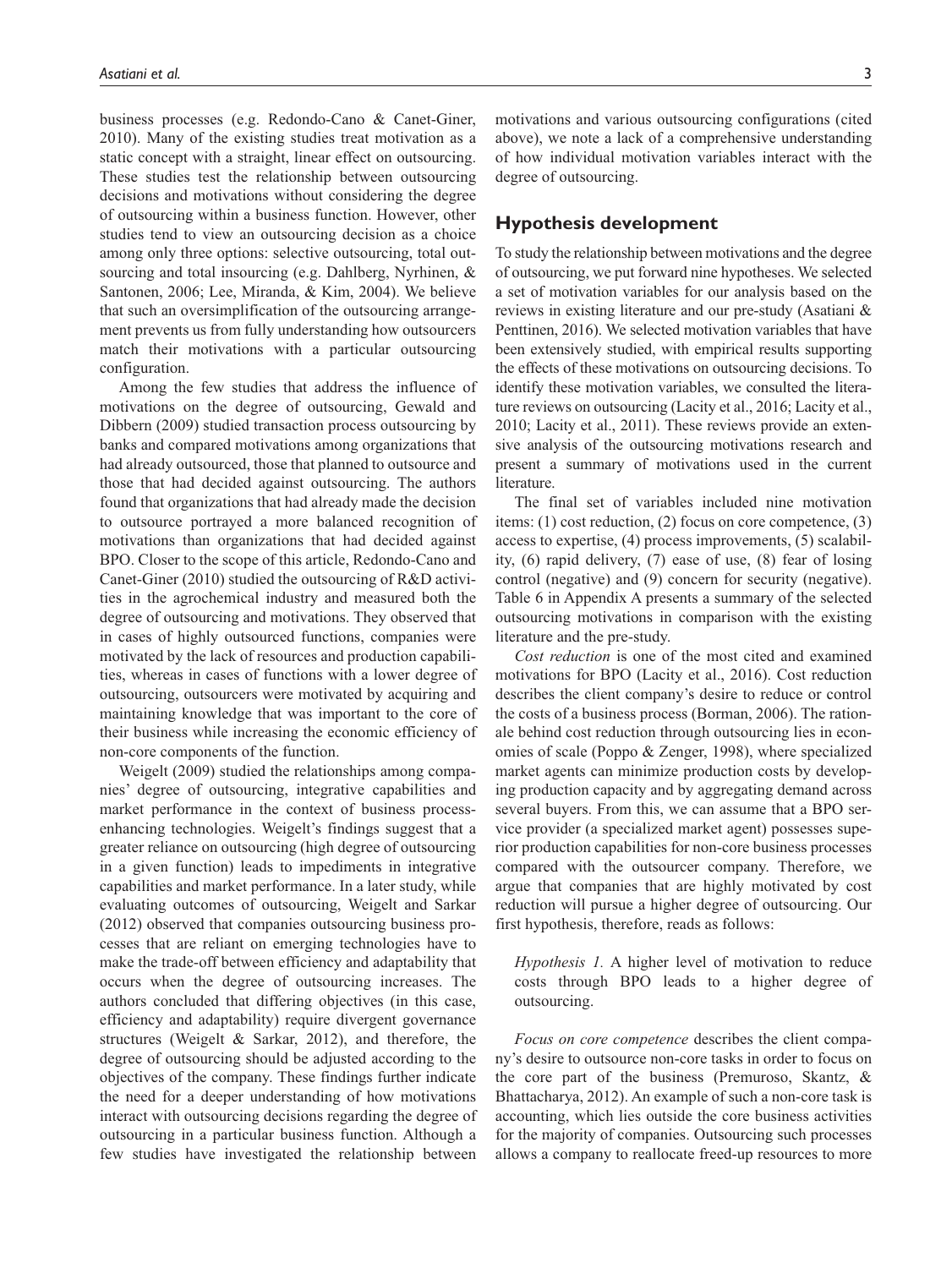productive and/or value-generating tasks (Gewald & Dibbern, 2009). In contrast, for a third-party service provider, the outsourced tasks are a part of the core business (e.g. an accounting firm's core competence is accounting). Thus, the providers possess superior competence needed to complete said tasks. Therefore, we argue that companies seeking to focus on their core business will outsource more business processes:

*Hypothesis 2.* A higher level of motivation to focus on core competence through BPO leads to a higher degree of outsourcing.

*Access to expertise* refers to an outsourcer's desire to access a service provider's expert knowledge that is not available internally (Lacity et al., 2016). Outsourcing to access expertise is justified when a company lacks internal expertise in a particular area and is unable or unwilling to develop the needed skills in-house (Lam & Chua, 2009). Developing specialized knowledge and assets internally requires considerable investments (Jacobides, 2008). In contrast, BPO service providers are able to provide highly qualified assets (e.g. payroll and tax specialists) by focusing on specialized resources and performing a continuous development of production capacity (Gewald & Dibbern, 2009). Therefore, we posit the following hypothesis:

*Hypothesis 3.* A higher level of motivation to access expertise through BPO leads to a higher degree of outsourcing.

*Process improvements* describe the client company's desire to engage a BPO service provider to improve and develop a business process (Lacity et al., 2011). The motivation to outsource in order to reap process improvements is often associated with the desire to seek efficiency and effectiveness gains (Buco et al., 2004; Gewald & Dibbern, 2009). Arguably, third-party providers are able to better organize the outsourced processes due to asset specialization, extensive experience and economies of scale. Therefore, a higher degree of outsourcing could carry higher potential for efficiency gains (Weigelt & Sarkar, 2012). Based on the above, we propose the following hypothesis:

*Hypothesis 4.* A higher level of motivation to improve a process through BPO leads to a higher degree of outsourcing.

*Scalability* describes the outsourcer's desire to scale up/ down a process depending on the demand (Currie et al., 2008; Lacity et al., 2016). Again, due to the economies of scale, BPO providers are able to provide the level of scalability, which outsourcers normally cannot achieve internally.

BPO providers possess a large pool of specialized assets that could be allocated to a task on an on-demand basis, whereas client companies would have to invest time and resources in order to scale up the operations of any given business function. In contrast, scaling down involves the costly reallocation and/or downsizing of human resources, which could be a painful process. Therefore, we hypothesize the following:

*Hypothesis 5.* A higher level of motivation to scale a business process through BPO leads to a higher degree of outsourcing.

*Rapid delivery* describes the outsourcer's motivation to speed up the delivery of services by outsourcing its components (Lacity & Willcocks, 2016). As BPO providers can devote greater resources to completing a task, client companies expect faster delivery compared with an in-house arrangement (Bandyopadhyay & Hall, 2009; Freytag, Clarke, & Evald, 2012). Thus, we posit the following hypothesis:

*Hypothesis 6.* A higher level of motivation to achieve rapid delivery through BPO leads to a higher degree of outsourcing.

*Ease of use* refers to the outsourcer's desire to simplify the interaction with a business process and/or its output through, for example, improved customer support or enhanced software. Improving the ease of use of a business process through outsourcing may also decrease the level of frustration associated with that specific business process (Lacity et al., 2016; McKenna & Walker, 2008). It is assumed that, in order to stay competitive, BPO providers are incentivized to focus on delivering superior customer service to their clients. Therefore, outsourcers would expect a better service from external BPO providers compared to their in-house equivalents. We included this motivation factor in our conceptual framework based on our pre-study conducted within the same population of SMEs (Asatiani & Penttinen, 2016). We hypothesize the following:

*Hypothesis 7.* A higher level of motivation to achieve ease of use through BPO leads to a higher degree of outsourcing.

In addition to the above-presented motivations for outsourcing, we include two motivation variables that deter outsourcing. Here, our goal is to examine whether these motivations restrict companies from outsourcing a larger number of business processes—in other words, leading to a lower degree of outsourcing.

*Fear of losing control* describes the concerns that the client company might have regarding maintaining control over the outsourced tasks (Lacity et al., 2016). Transferring control over a number of tasks to a third-party provider has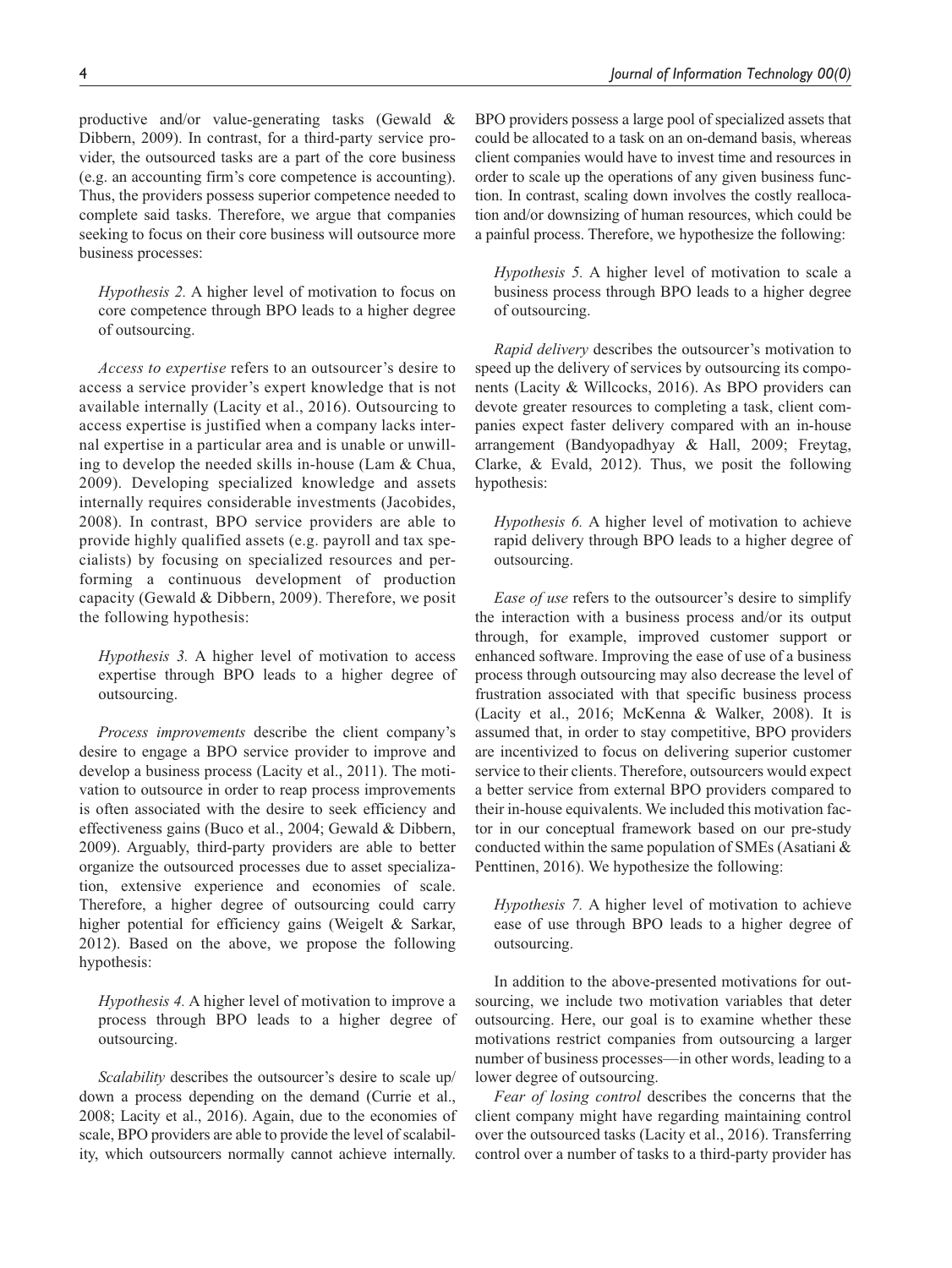been identified as a significant risk factor that may result in subpar performance and disruption in internal processes of a company (Sanders, Locke, Moore, & Autry, 2007). McKeen and Smith (2011) found that the fear of losing control is an important factor in guiding organizations to choose internally controlled shared service centres over outsourced ones. Moreover, Bhagwatwar, Hackney, and Desouza (2011) observed that the desire to regain control over tasks was one of the major factors contributing to backsourcing. Building on the negative impact of fear of losing control on outsourcing decisions, we thus hypothesize the following:

*Hypothesis 8.* A higher level of fear of losing control over the business process leads to a lower degree of outsourcing.

*Concern for security* encompasses the client company's concerns regarding the privacy and safety of data and/or intellectual property associated with the outsourced tasks (Lacity et al., 2011). Security considerations constitute an important part of the outsourcing decision and contribute to the subsequent success of the outsourcing project (Nassimbeni, Sartor, & Dus, 2012). Concern for security is negatively related to a company's desire to outsource (McIvor, Humphreys, McKittrick, & Wall, 2009). In their review of the BPO literature, Lacity et al. (2011) proposed, 'the more concern for security or intellectual property, the less likely a client firm chose outsourcing'. Following this proposal, we posit the following hypothesis :

*Hypothesis 9.* A higher level of security concerns over the business process leads to a lower degree of outsourcing.

Thus, we hypothesize that the nine motivation variables identified in earlier reviews (Table 6) affect the degree of outsourcing within one business function. Figure 1 presents a summary of our hypotheses.

# **Empirical study**

We study BPO in the context of accounting, which is suitable for this study for three reasons. First, in most countries, regardless of the type of business or industry, companies are mandated by law to record their transactions and conduct the associated accounting processes, such as financial and tax reporting. Companies that employ people need to make salary calculations and payments, and again, they need to record those salary payments in their bookkeeping. Thus, every company faces a decision whether to conduct these processes in-house or outsource them to accounting firms. Indeed, outsourcing is a common practice, especially among SMEs (BDO Finland, 2015). This proliferation of accounting outsourcing has led to a well-developed accounting

outsourcing market. Second, accounting practices offer a clean, well-defined, documented and standardized environment to study. The boundaries of the processes are well defined, and the outcomes are often standardized (e.g. financial statements or tax reports). The outsourcing decision makers can be clearly defined, and they are able to recognize these processes easily. All the above allow the use of more controllable data collection methods and contribute to the content and face validity of the responses. Third, the accounting function is well suited for modularization as it includes a variety of processes related to sales, purchases, payroll, payments and reporting. The work needed to accomplish these processes can be split between a client company and an accounting firm (BPO provider). In fact, it is common for companies to selectively choose a set of accounting processes to outsource, instead of merely opting for full outsourcing.

The accounting function can be divided into five major parts: sales recording, purchases recording, payroll processing, preparation of interim and annual reports, and payments (Everaert, Sarens, & Rommel, 2007, 2008). We operationalize the accounting function through a set of 22 processes (Table 7, Appendix B) that could potentially be outsourced to an accounting firm. All of these processes fall under one of the five major parts of the accounting function. Practitioners in the accounting industry in Finland use the same (or similar) set of processes to make outsourcing arrangements between a client and an accounting firm. Furthermore, the set of 22 processes is aligned with the standard contract terms between service providers and client companies recommended by The Association of Finnish Accounting Firms. Therefore, the decision makers in companies that have undertaken any degree of accounting outsourcing are familiar with this set of 22 processes.

### *Data collection*

We collected the data in Finland, where accounting outsourcing is a  $\epsilon$ 960 million industry, with almost 4300 service providers on the market (The Association of Finnish Accounting Firms, 2017). There are 356,790 enterprises in Finland, the majority of which are micro-enterprises (89.2%) with less than five employees, and non-micro SMEs (10.6%) with less than 250 employees (Statistics Finland, 2017). The microenterprises and SMEs are the major consumers of accounting outsourcing services in Finland. Accounting in Finland is highly regulated and standardized across all industries, yet accounting outsourcing market is highly competitive. The majority of accounting outsourcing contracts operate based on some version of the service agreement (see Table 8 in Appendix B) provided by The Association of Finnish Accounting Firms (2014). Further facilitating outsourcing of accounting processes, there are currently 18 major, distinct AIS on the Finnish market (The Association of Finnish Accounting Firms, 2015).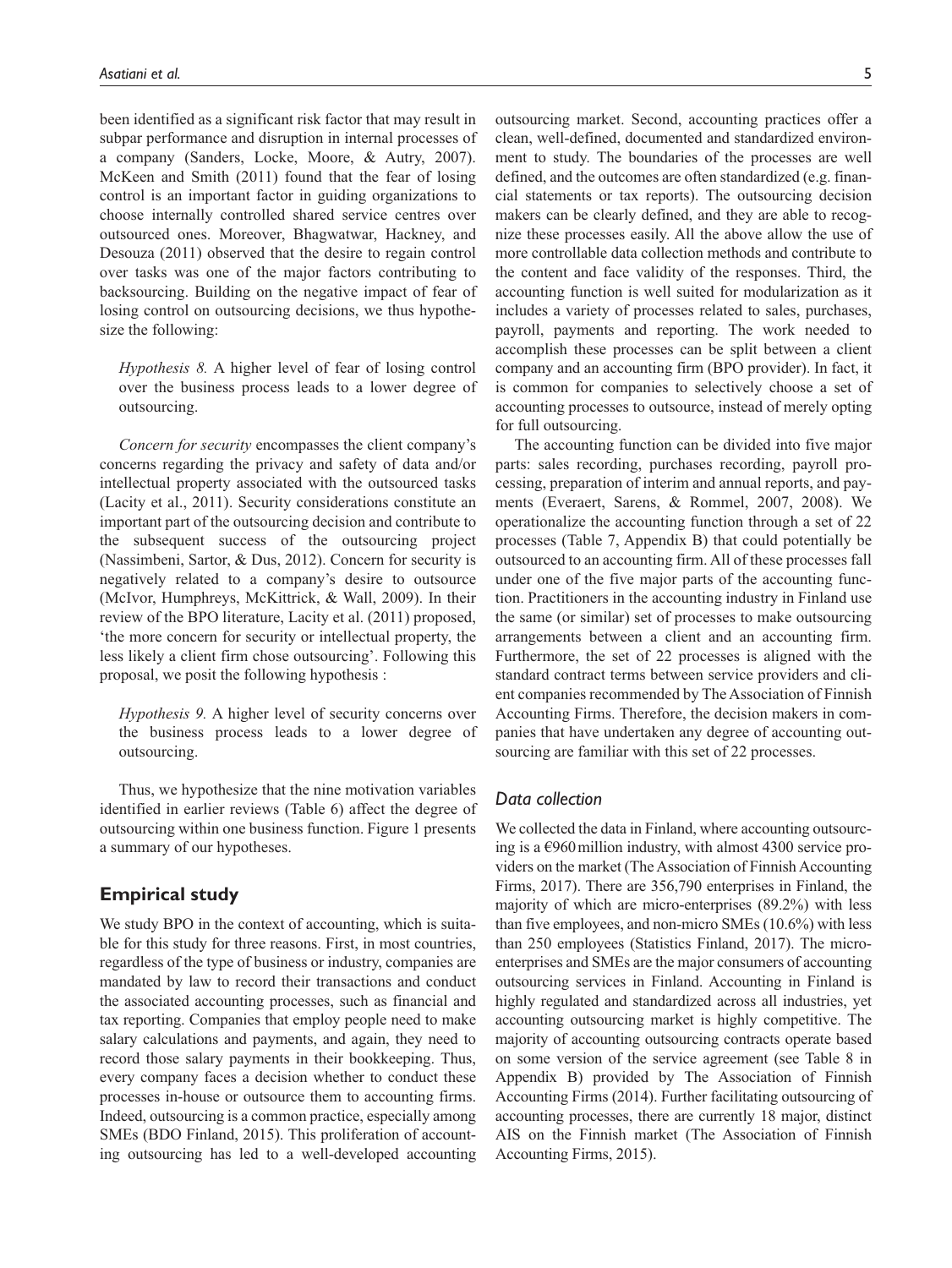

**Figure 1.** Summary of hypotheses.

We collected survey data on SMEs. We refer to the definition set by the European Commission, which states that an SME is a company with no more than 250 employees and an annual turnover of less than  $\epsilon$ 50 million (European Commission, 2003). The study was conducted in cooperation with the Federation of Finnish Enterprises, the largest business federation in Finland, which unites more than 116,000 enterprises (The Federation of Finnish Enterprises, 2016). The Federation focuses particularly on SMEs.

A representative of the Federation distributed the survey questionnaire through email. The email message included a cover letter signed by both the representative of the Federation and the authors of this article, and it contained a web link to the survey instrument. The cover letter included an invitation to participate in the study, a brief explanation of the purpose of the research and a statement regarding the anonymity of the responses. Both the cover letter and the survey questionnaire were written in Finnish by a native speaker (one of the authors) and were reviewed by all three authors and the representative of the Federation.

The survey was sent to a random sample of 5000 SMEs selected from the Federation's member database. The survey was open for 4weeks. In addition to sending the original invitation to the survey, the representative of the Federation distributed two follow-up messages during this period. In total, 460 complete responses were returned, for a response rate of 9.2%. As we were interested in studying the degree of outsourcing, we excluded companies that did not outsource any of the 22 accounting processes. We also excluded the companies that fell outside of the European Commission's definition of an SME. The final sample used for our analysis includes 337 responses. Table 1 presents the sample demographics summary.

The survey included three parts: (1) background questions, collecting the basic information about the SME and the respondent's role in it; (2) outsourcing questions, enquiring about the accounting outsourcing arrangements of the SME; and (3) outsourcing motivation questions, addressing general and process-specific motivations for outsourcing. The English translation of the survey questions used for this study is provided in Appendix C.

### *Measures*

In this study, all motivation variables were measured on a seven-point Likert-type scale ranging from 'No influence on the outsourcing decision' to 'Very strong influence on the outsourcing decision'. The dependent variable, 'degree of outsourcing', was derived based on the 22 survey items corresponding to the accounting processes (Table 7) outsourced by a respondent. Therefore, the dependent variable represented the sum of outsourced processes and thus was measured on a scale of 1 to 22. As we are studying the effect of motivations on the degree of outsourcing, measuring the dependent variable based on the count of outsourced processes was justified.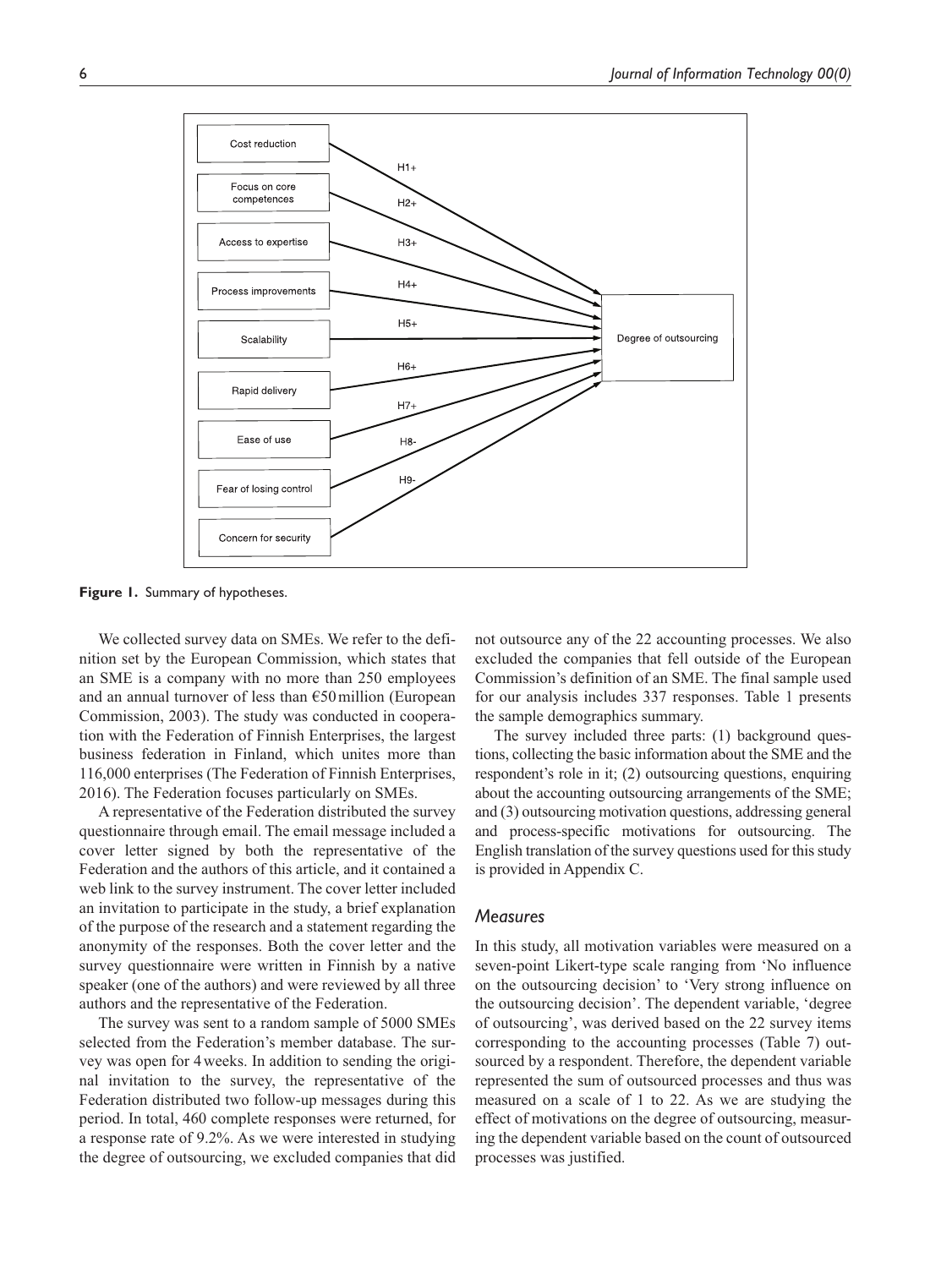|  |  |  | <b>Table 1.</b> Sample demographics $(n = 337)$ . |  |  |
|--|--|--|---------------------------------------------------|--|--|
|--|--|--|---------------------------------------------------|--|--|

|                     | ℅     |
|---------------------|-------|
| Job of a respondent |       |
| CEO/director        | 82.78 |
| Accountant          | 8     |
| HR manager          | 1.7   |
| Other               | 7.52  |
| Industry            |       |
| Agriculture         | 1.5   |
| Manufacturing       | 43    |
| <b>Services</b>     | 55    |
| <b>Size</b>         |       |
| $1 - 20$            | 61    |
| $21 - 100$          | 34    |
| $101 - 250$         | 5     |

**Table 2.** Descriptive statistics.

| Variable                                                                                        | Mean         | SD            |
|-------------------------------------------------------------------------------------------------|--------------|---------------|
| Degree of outsourcing (count $1-22$ )                                                           | 9.25         | 5.46          |
| Cost reduction (Likert-type scale I-7)                                                          | 4.09         | 1.69          |
| Focus on core competence (Likert-type scale<br>$I - 7$                                          | 5.80         | 1.41          |
| Access to expertise (Likert-type scale I-7)                                                     | 6.07         | LH            |
| Process improvements (Likert-type scale 1-7)                                                    | 5.38         | 1.47          |
| Scalability (Likert-type scale 1-7)                                                             | 4.88         | 1.67          |
| Rapid delivery (Likert-type scale 1-7)                                                          | 5.20         | 1.70          |
| Ease of use (Likert-type scale I-7)                                                             | 5.68         | 1.36          |
| Fear of losing control (Likert-type scale 1-7)<br>Concerns for security (Likert-type scale 1-7) | 3.21<br>2.68 | 1.83<br>64. ا |

Based on the literature review, we measured nine motivation variables: (1) cost reduction, (2) focus on core competences, (3) access to expertise, (4) process improvements, (5) scalability, (6) rapid delivery, (7) ease of use, (8) fear of losing control and (9) concern for security (Table 2). Correlation coefficients for all model variables are shown in Table 9 in Appendix D. In addition to the main variables, we selected six control variables: (1) use of cloud-based IS for accounting, (2) company size by employees, (3) turnover, (4) age of the company, (5) multinational operations and (6) industry.

In addition to measuring overall motivations against the degree of outsourcing, we asked the respondents to indicate the most important outsourcing motivation for each process that they had indicated to outsource. This was done through a drop-down menu of the seven positive motivation items.

# **Findings and analysis—aggregate level**

The objective of our research is to study the degree of BPO. Thus, the topic area falls under the study of event frequencies, and a count data analysis is an apt method to analyse such problems (Kauffman, Techatassanasoontorn, & Wang, 2012). We adopt a negative binomial model that allows our dependent variable, degree of outsourcing, to be more dispersed, which is often the case in the SME context.

We let  $CntOutProc<sub>i</sub>$  be a random variable capturing the count of outsourced processes by the company *i*. Then, we specify the following functional form, *f*, to model the number of outsourced processes

$$
CntOutProc_i = f\begin{pmatrix} COS_i, FOC_i, EXP_i, IMP_i, SCL_i, \\ RPD_i, EAS_i, CTL_i, SEC_i, \\ CLOUD_i, EMPL_i, SMEAGE_i, \\ MNC_i, TURNOVER_i, \\ INDUSTRY_TYPE_i) \end{pmatrix}
$$
(1)

where variables *COS, FOC, EXP, IMP, SCL, RPD, EAS, CTL* and *SEC* refer to the company's motivations, namely, cost reduction, focus on core competences, access to expertise, business improvements, scalability, rapid delivery, ease of use, fear of losing control and security concerns, respectively. Variables *CLOUD, EMPL, SMEAGE, MNC, TURNOVER* and *INDUSTRY\_TYPE* are control variables in the model. *CLOUD* is a dummy variable for the cloud platform that takes a value of 1 if the company has cloud access and 0 otherwise. *EMPL* is the total number of employees in the company, *SMEAGE* captures the age of the company in years, *MNC* is a dummy for multinational company (which takes a value of 1 if it operates in more than one country and 0 otherwise) and *TURNOVER* captures the company's annual turnover. Finally, *INDUSTRY\_TYPE* is a dummy variable for the type of industry. Industry type is divided into three categories, primary, secondary and tertiary, where the primary sector serves as the basis for comparison.

Due to the special nature of our dependent variable, *CntOutProc*, we cannot apply the ordinary least squares method. Therefore, we view this process as a negative binomial<sup>1</sup> and model it as follows

$$
f\left(EntOutProc_i\right) = \frac{e^{-\lambda_i}\lambda_i^{ChIOutProc_i}}{CntOutProc_i!}
$$
\nfor  $ContOutProc_i = 1, 2, ..., n$  (2)

where  $\lambda_i$  is specified as follows

$$
\lambda_i = e^{(x_i \beta + \varepsilon_i)} \tag{3}
$$

where  $x_i$  are variables specified in the function in Equation (1), and β are the corresponding response parameters. We write  $\lambda_i$  as  $\lambda_i = \mu_i \delta_i$ . To obtain an unconditional distribution, as in Equation (2), we specify the gamma distribution for  $\delta$ . The details of this specification are provided in Appendix E. We estimate the model using the maximum likelihood method.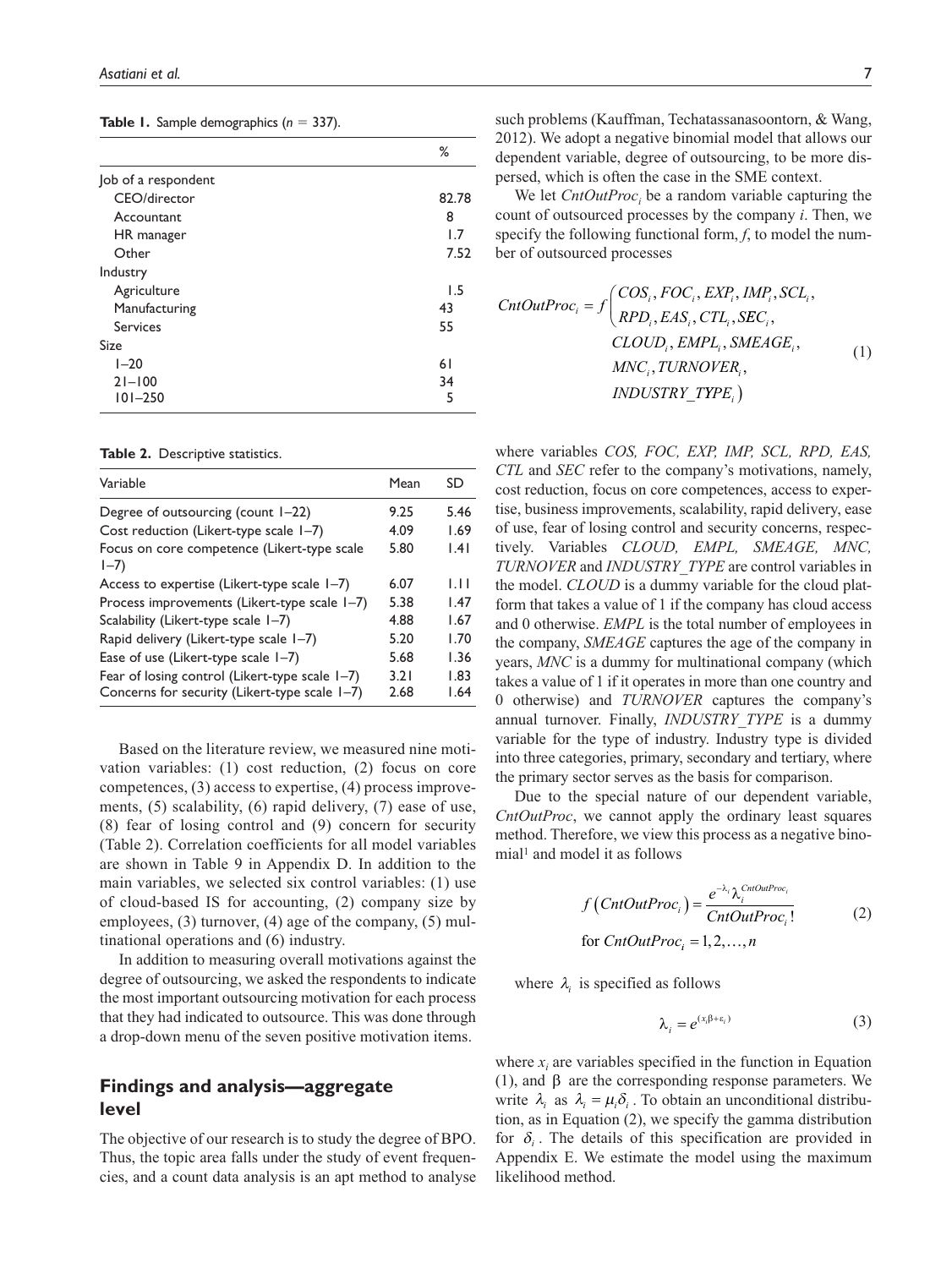|            | Variable                        |                   | Estimate    | <b>SE</b> |
|------------|---------------------------------|-------------------|-------------|-----------|
| Motivation | (Intercept)                     |                   | $1.204***$  | 0.3208    |
| variables  | Cost reduction                  | <b>COS</b>        | $0.044**$   | 0.020     |
|            | Focus on core competence        | FOC               | $0.121***$  | 0.028     |
|            | Access to expertise             | <b>EXP</b>        | $-0.153***$ | 0.033     |
|            | Business/process improvements   | IMP               | $0.074**$   | 0.029     |
|            | <b>Scalability</b>              | SCL               | 0.033       | 0.025     |
|            | Rapid delivery                  | <b>RPD</b>        | 0.022       | 0.026     |
|            | Ease of use                     | EAS               | $-0.006$    | 0.031     |
|            | Fear of losing control          | CTL               | $-0.037*$   | 0.020     |
|            | Concerns for security           | <b>SEC</b>        | $-0.030$    | 0.023     |
| Control    | Use of cloud-based IS           | <b>CLOUD</b>      | $0.302***$  | 0.058     |
| variables  | Number of employees             | <b>EMPL</b>       | 0.001       | 0.001     |
|            | Age of the company              | <b>SMEAGE</b>     | $-0.005***$ | 0.002     |
|            | Multinational operations        | MNC               | $-0.167**$  | 0.066     |
|            | Turnover                        | <b>TURNOVER</b>   | 0.000       | 0.001     |
|            | Secondary sector (services)     | INDUSTRY 2        | $0.548**$   | 0.258     |
|            | Tertiary sector (manufacturing) | <b>INDUSTRY 3</b> | $0.581**$   | 0.256     |

#### **Table 3.** Results of count regression.

AIC: Akaike information criterion.

Dispersion parameter for negative binomial (5.9364) family taken to be 1. Null deviance: 510.74 on 336 degrees of freedom. Residual deviance:

362.64 on 320 degrees of freedom. AIC: 1993.3. \*Significance values (\**p*<0.05; \*\**p*<0.01; \*\*\**p*<0.001).

#### *Aggregate-level results*

The results of our model are summarized in Table 3. We observe a significant relationship between the *degree of outsourcing* and five motivation variables (Table 1). We find a significant relationship between motivation to reduce costs and an increase in the degree of outsourcing. Thus, Hypothesis 1 is supported. As expected, a stronger motivation to reduce and control costs leads companies to outsource a larger number of tasks. In line with Hypothesis 2, we observe a strong relationship between companies' desire to focus on the core business and a higher degree of outsourcing. According to the results, the motivation to focus on core competence appears to be the strongest driver of the degree of outsourcing. We observe a significant positive relationship between process improvement and a higher degree of outsourcing. This result supports Hypothesis 4. We also observe a significant negative relationship between the degree of outsourcing and fear of losing control. Thus, Hypothesis 8 is supported. The factor appears to play a negative role in determining the degree of outsourcing.

We observe a statistically significant relationship between access to expertise and the degree of outsourcing. However, contrary to our expectations, access to expertise is associated with a lower degree of outsourcing. This means that a stronger desire to access external expertise leads companies to outsource fewer processes. Therefore, Hypothesis 3 is not supported. This is a surprising and interesting result that warrants further discussion.

Concerning the control variables, we note statistically significant effects of the use of cloud-based IS and the age of the company (negative). A potential explanation for the effect of cloud-based IS could be the fact that cloud-based systems make it easier to disseminate digital information between the outsourcer and the outsourcing service provider. Also, these systems allow the design of optimal arrangements to increase collaboration and transparency by providing a platform in the form of a cloud-based AIS endowing companies with tools to more efficiently (re)allocate the accounting processes between the client company and the accountant. The finding that younger companies seem to outsource a larger degree of processes probably stems from the need to focus on the growth of the business in the nascent phases of the company resulting in a relatively strong need to outsource non-core business processes.

To aid in the interpretation of our results, we conducted additional analysis of marginal effects and visualized its results. We can get a better understanding of the model if we examine the marginal effects of the explanatory variables. The marginal effects analysis calculates the unit change in the predicted number of outsourced processes in response to a unit change in the explanatory variable by holding all other variables at their means. This allows us to gauge the sensitivity of the firms with respect to their motivations to outsource. The results indicate that the firms are more sensitive to motivation variables to focus on core competence and to access expertise (see Table 4). A unit change in a firm's motivation to focus on core competence leads to the outsourcing of one more process (1.05), whereas a one-unit increase in the motivation to access expertise leads to more than a one-unit decrease in outsourced processes  $(-1.33)$ . In practical terms, this means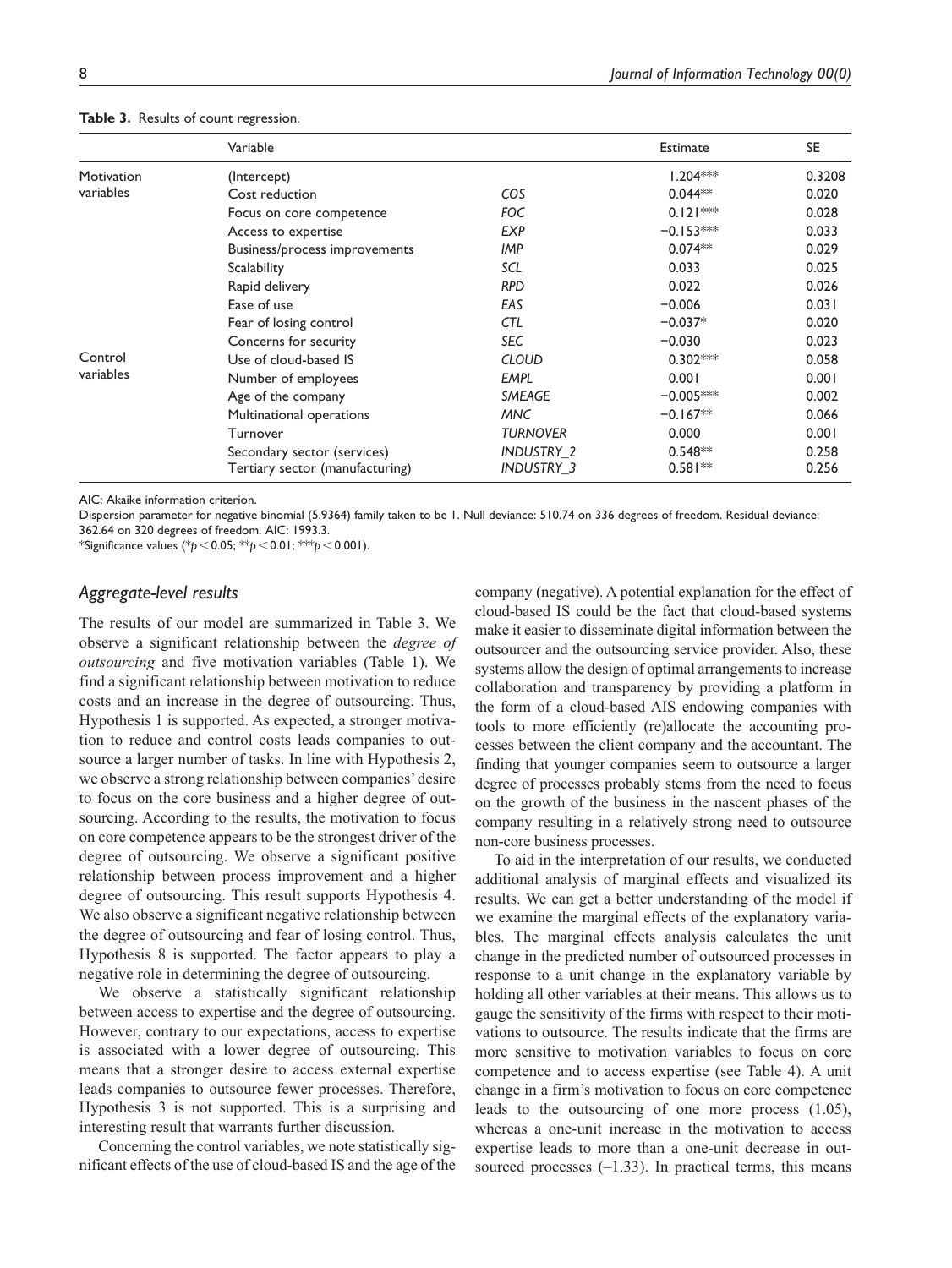#### **Table 4.** Marginal effects.

| Variable                      | Marginal effect | SE.   |
|-------------------------------|-----------------|-------|
| Cost reduction                | $0.385*$        | 0.174 |
| Focus on core competence      | $1.052***$      | 0.246 |
| Access to expertise           | $-1.327***$     | 0.287 |
| Business/process improvements | $0.645**$       | 0.255 |
| <b>Scalability</b>            | 0.282           | 0.195 |
| Rapid delivery                | 0.195           | 0.227 |
| Ease of use                   | $-0.049$        | 0.268 |
| Fear of losing control        | $-0.318*$       | 0.178 |
| Concerns for security         | $-0.259$        | 0.199 |

\*Significance values (\**p*<0.05; \*\**p*<0.01; \*\*\**p*<0.001).

that the motivations to focus on core business and access to expertise have a major role in determining the number of outsourced processes.

Furthermore, to demonstrate the sensitivity of the variables, we have visualized the results of the regression model using simulation (see Figure 2). The simulation is carried out for each of the motivation variables using parameters of the model from Table 3 by fixing other variables at their mean values. The visualization clearly demonstrates the size of the effect, confirming the conclusions drawn from the marginal effects table (Table 4), discussed above.

# **Findings and analysis—process group level**

In addition to probing the relationship between outsourcing motivations and the degree of outsourcing, we looked into the most important outsourcing motivations for each major part of the accounting function. To group the accounting processes into distinct parts, we used the categorization by Everaert et al. (2007): sales, purchases, payroll, reporting and payments. In Table 10 in Appendix F, we have reported the responses to the main motivation items for each process (P1–P22) and process group (sales, purchases, payroll, reporting and payments).

We use probit model to evaluate the relative importance of each of the seven motivations on each of the outsourced processes that are grouped into five major categories. Let *Sales<sub>i</sub>*,  $Purchase<sub>i</sub>$   $Payroll<sub>i</sub>$ ,  $Reporting<sub>i</sub>$  and  $Payment<sub>i</sub>$  be the outsourced process for the company *i* for processes pertaining to sales, purchase, payroll, reporting and payment, respectively (please see Table 7 in Appendix B for categorization of 22 outsourced processes into the five major categories). Let *IND\_COS, IND\_FOC, IND\_EXP, IND\_IMP, IND\_SCL, IND\_RPD* and *IND\_EAS* be the indicator variables pertaining to the importance of cost reduction, focus on core competence, access to expertise, business improvements, scalability, rapid delivery and ease of use, respectively, that takes a value of 1 if the company *i* stated that individual motivation to be the most important for their outsourcing decision, otherwise it is 0. Thus, we model the following

$$
Sales_i = \alpha_0 + \alpha_1 IND \_{COS_i} + \alpha_2 IND \_{FOC_i}
$$
  
+  $\alpha_3 IND \_{EXP_i} + \alpha_4 IND \_{IMP_i}$   
+  $\alpha_5 IND \_{SCL_i} + \alpha_6 IND \_{RPD_i}$   
+  $\alpha_7 IND \_{EAS_i} + \varepsilon_i^{Sales}$  (4)

$$
Purchase_i = \theta_0 + \theta_1 IND \_COS_i + \theta_2 IND \_FOC_i
$$
  
+  $\theta_3 IND \_EXP_i + \theta_4 IND \_IMP_i$   
+  $\theta_5 IND \_SCL_i + \theta_6 IND \_RPD_i$   
+  $\theta_7 IND \_EAS_i + \varepsilon_i^{Purchase}$  (5)

$$
Payroll_i = \eta_0 + \eta_1 IND \_{COS_i} + \eta_2 IND \_{FOC_i}
$$
  
+  $\eta_3 IND \_{EXP_i} + \eta_4 IND \_{IMP_i}$   
+  $\eta_5 IND \_{SCL_i} + \eta_6 IND \_{RPD_i}$   
+  $\eta_7 IND \_{EAS_i} + \varepsilon_i^{Pyoroll}$  (6)

$$
Reporting_i = \pi_0 + \pi_1 IND \_{COS_i} + \pi_2 IND \_{FOC_i}
$$
  
+  $\pi_3 IND \_{EXP_i} + \pi_4 IND \_{IMP_i}$   
+  $\pi_5 IND \_{SCL_i} + \pi_6 IND \_{RPD_i}$  (7)  
+  $\pi_7 IND \_{EAS_i} + \varepsilon_i^{Reporting}$ 

$$
Payment_{i} = \omega_{0} + \omega_{1}IND\_COS_{i} + \omega_{2}IND\_FOC_{i}
$$
  
+  $\omega_{3}IND\_EXP_{i} + \omega_{4}IND\_IMP_{i}$   
+  $\omega_{5}IND\_SCL_{i} + \omega_{6}IND\_RPD_{i}$   
+  $\omega_{7}IND\_EAS_{i} + \varepsilon_{i}^{Payment}$  (8)

The error term  $\Sigma = (\varepsilon_i^{Sales}, \varepsilon_i^{Purchase}, \varepsilon_i^{Payroll}, \varepsilon_i^{Reporting},$  $\varepsilon_i^{Payment}$  is distributed normal, that is,  $\Sigma \sim N(0, \sigma^2 I)$ . We use Bayesian method to estimate the model. Along with data augmentation technique, we use Markov chain Monte Carlo (MCMC) method to run 50,000 iterations of which last 10,000 iterations are used for parameter inference.

#### *Process group-level results*

The results of our model are summarized in Table 5. Our results show that with exception of reporting, all the studied outsourcing motivations were positively associated with outsourcing of accounting processes. However, there are differences in the strengths of the effect. For example, while it appears that access to expertise is the most important motivation factor to outsource payroll and payments, focus on core competences seems to be the main motivation for outsourcing transaction-related processes. Concerning the processes within reporting, which were outsourced the most in our data set (see Table 10 in Appendix D), the results suggest access to expertise and focus on core competence are the main motivations for outsourcing those processes.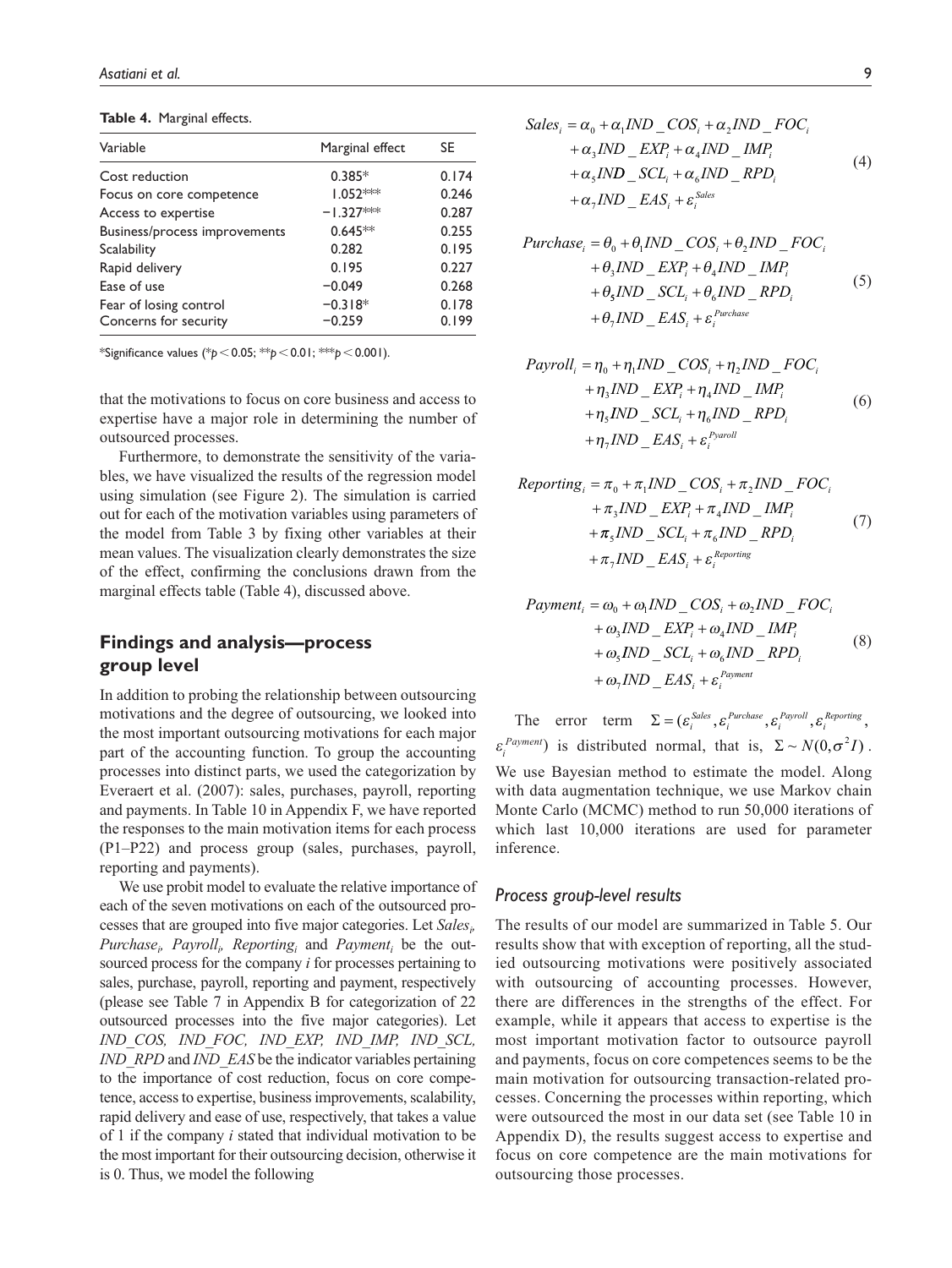

**Figure 2.** Simulated effect size based on the regression model.

**Table 5.** Importance of motivation on outsourced process.

| <b>Motivations</b>       | <b>Sales</b> | <b>Purchases</b> | Payroll              | Reporting  | Payments     |
|--------------------------|--------------|------------------|----------------------|------------|--------------|
| Intercept                | $-4.5802***$ | $-4.7674***$     | $-3.6784***$         | 1.7096     | $-4.3246***$ |
| Cost reduction           | $6.0859***$  | 8.8442***        | $7.0167***$          | 1.0875     | 8.0305***    |
| Focus on core competence | $6.8941***$  | $9.7257***$      | $9.0602***$          | 2.9299*    | 9.5469***    |
| Access to expertise      | $6.2242***$  | $9.0857***$      | $9.4338***$          | $4.3107**$ | 9.7882***    |
| Process improvements     | $6.4545***$  | $9.2851***$      | 7.5277***            | 1.7986     | 8.2367**     |
| Scalability              | $5.8885***$  | 7.6005***        | 4.5443 <sup>**</sup> | 0.6092     | $5.2962**$   |
| Rapid delivery           | $9.1035***$  | 9 08***          | $6.3655***$          | 0.8768     | 7.5509***    |
| Ease of use              | $6.0856***$  | $9.4482***$      | $8.5668***$          | 2.0923     | $9.1826***$  |

\*Significance values (\**p*≤0.10; \*\**p*≤0.05; \*\*\**p*≤0.01).

## **Discussion**

In this article, we set out to better understand the relationship between motivations to outsource and the degree of outsourcing within a business function in the context of SMEs. Our purpose was to critically analyse the outsourcing motivations cited in the existing literature and propose a conceptual basis for future studies. Next, we will present the implications of our research to theory and practice.

### *Implications for theory*

Even in the early days of outsourcing, researchers proposed that while efficiency-focused motivations have a major role in outsourcing decisions, strategy-focused motivations could also play a key part in the decision to outsource particular functions (McLellan, Marcolin, & Beamish, 1995; Gambal, Kotlarsky, & Asatiani, 2018). More recently, Weigelt and Sarkar (2012) outlined two main desired organizational outcomes of outsourcing, which are broadly referred to as efficiency and adaptability. We observe a similar trend in our findings, where the dividing line among motivations is drawn between the desire for efficiency (related to utilization of supply-side economies of scale) and the desire to seek for external expertise (drawing on the access to specialized resources on the market). Our key contribution lies in uncovering the differences in the relationship between these groups of motivations and the degree of outsourcing. We would like to highlight two specific theoretical implications.

Our first theoretical implication concerns the strength of various motivations and the degree of outsourcing. As hypothesized, the three motivation variables associated with efficiency (cost reduction, focus on core competence and business/process improvements) turned out to be positively related to the degree of outsourcing. These efficiency-related benefits of BPO emerge mainly as a result of the supply-side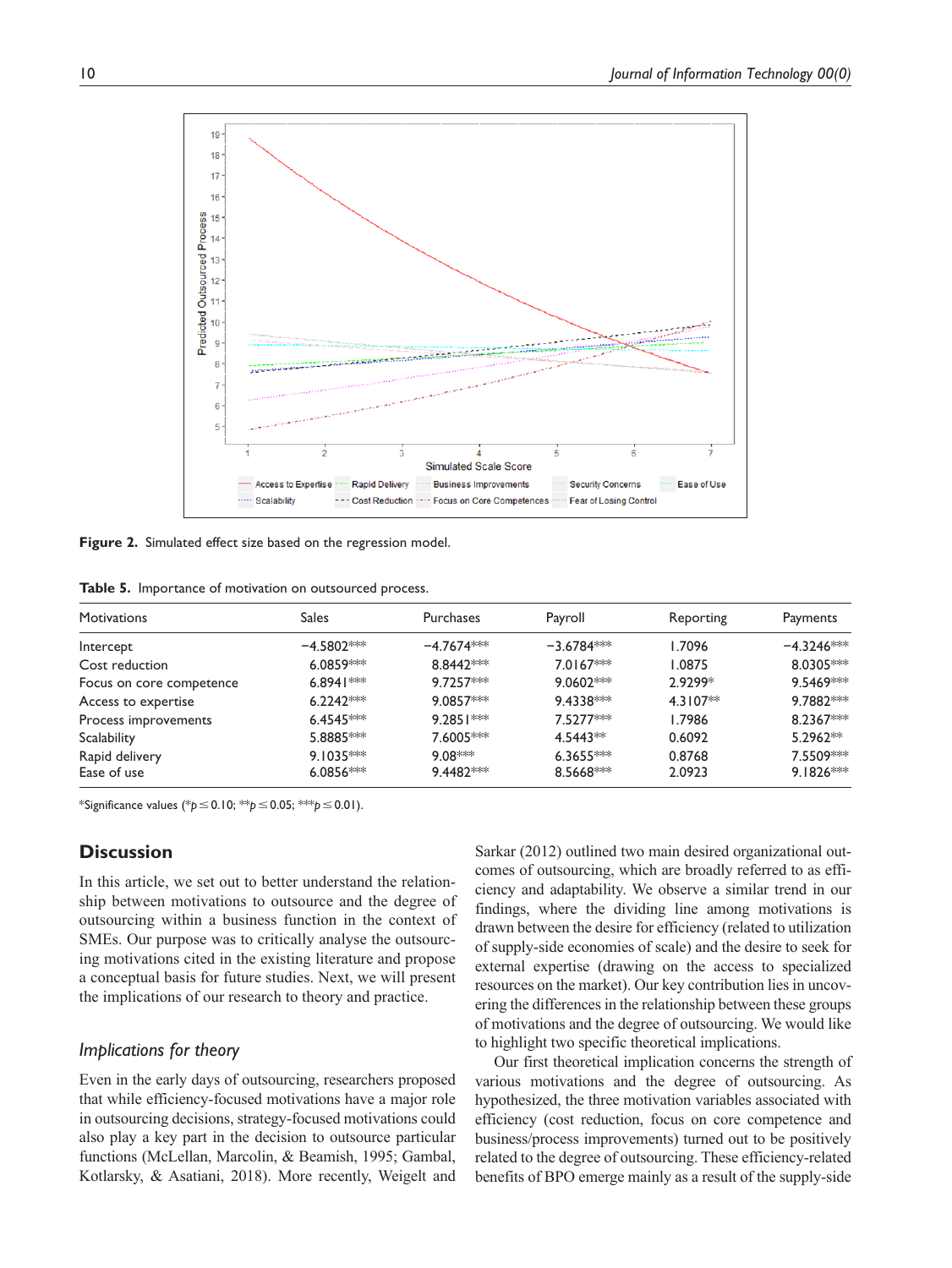economies of scale and scope (Poppo & Zenger, 1998). Therefore, for a company to be able to fully harness these benefits, a larger degree (scale) of the processes within the specific business function should be outsourced. Following this reasoning, a sound theoretical argument drives the strong positive relationship between efficiency-related motivations and the degree of outsourcing.

Interestingly, our results suggest that not all motivation items work in the same way: Although a motivation variable may drive the overall decision to outsource, it may be negatively associated with the degree of outsourcing. This was the specific case of the motivation variable access to expertise in our study. While the motivation to access expertise through outsourcing has been found in earlier literature to explain the overall decision to outsource (Lacity et al., 2016), in our study companies that strongly sought to gain external expertise to the business function ended up outsourcing fewer processes. We discuss this finding from the perspective of company resources. By gaining access to expertise through outsourcing, companies seek to complement their resource based on the specific processes for which they lack internal competence (i.e. cannot perform themselves). Theoretically, compared to efficiency seeking through outsourcing, this type of resource complementing is clearly targeted to a smaller number of processes. Thus, based on the argumentation above, it seems reasonable to find a negative relationship between access to expertise and the degree of outsourcing.

Building on these observations, the second main theoretical implication from our results is a suggestion of systemic influence on the interaction between outsourcing motivations and the degree of outsourcing. In other words, analysing motivations on the scale of the whole function provides greater insights to the interaction between motivation factors and outsourcing, than merely studying the motivations behind outsourcing each individual process. Our findings suggest that when looking at outsourcing motivations of a given process or a group of processes within a larger business function, the relationship between motivations and decision to outsource remains more or less the same across the spectrum of processes. Therefore, taking a modular view on outsourcing (i.e. analyse outsourcing motivation for each task or a small group of tasks within a function) could lead to a conclusion that all outsourcing decisions are equally influenced by a set of common outsourcing motivations. However, when looking at the bigger picture of outsourcing of a whole business function (in our case, accounting), we observe the clear relationship between the strength of certain motivations and the degree of outsourcing. This calls for more systemic analyses of outsourcing, echoing the observations made by Dibbern et al. (2012) on IS outsourcing.

We argue that, contrary to earlier research (e.g. Dahlberg et al., 2006; Lee et al., 2004), outsourcing should not be viewed as a single decision with a fixed set of outcomes. Instead, we need to study this decision beyond the decision point and focus on how the outsourcing decision determinants affect the

outsourcing arrangement resulting from the decision. Our central claim is that the strength of various motivations defines the degree of outsourcing. However, these motivations may have a varying effect on the degree of outsourcing, where one set of motivations facilitates a higher degree of outsourcing, another set has the opposite effect and a third set has no or little effect on the extent of outsourcing (see Figure 2).

The implication of our approach is that one cannot study or compare various outsourcing decisions without considering the relationship dynamics between outsourcing motivations of the decision-making entity and the degree of outsourcing of a given business function. While the majority of the existing research (as demonstrated by Lacity et al., 2016; Lacity et al., 2011) focuses on studying the role of motivation in making outsourcing decisions, very few studies analyse the relationship between the articulated motivations and the configuration (in our case, the degree of outsourcing) of the outsourcing contract. Our study demonstrates the potential knowledge gains from studying outsourcing arrangements from the perspective of motivations and possibly other sourcing determinants, such as transaction attributes.

## *Implication for practice*

Uncovering the nature of the relationship between motivations and the degree of outsourcing yields insightful implications for practitioners. Outsourcing service providers should understand that their customer companies have differing motivations to outsource their business processes and that the degree of outsourcing is one dimension that can be used to analyse these differences. According to our results, companies seeking access to expertise outsource only a limited set of tasks, whereas those seeking efficiency gains outsource a larger set of tasks. Outsourcing service providers could take this into account when designing their market offerings. For example, when entering into negotiations to renew the contract of an existing customer, the service provider should analyse the past behaviour of the customer and build arguments for continuing the contract accordingly. Outsourcing service providers can also develop service packages tailored to different segments of the market and thus make their sales processes more efficient.

Moreover, information system providers may use the findings of this study to build systems with features that enable both efficiency and integration of expertise. For customers that outsource a larger set of tasks, ensuring the efficiency of the outsourced processes is important, whereas easy integration of expertise is important for customer companies that outsource only a limited number of tasks.

Companies that are considering outsourcing should carefully reflect upon their motivations and evaluate which of the processes should be outsourced, in correspondence with their objectives. Many cloud-based information systems allow a more granular division of tasks between the outsourcing service provider and the customer company, which enables more alternatives for organizing business processes.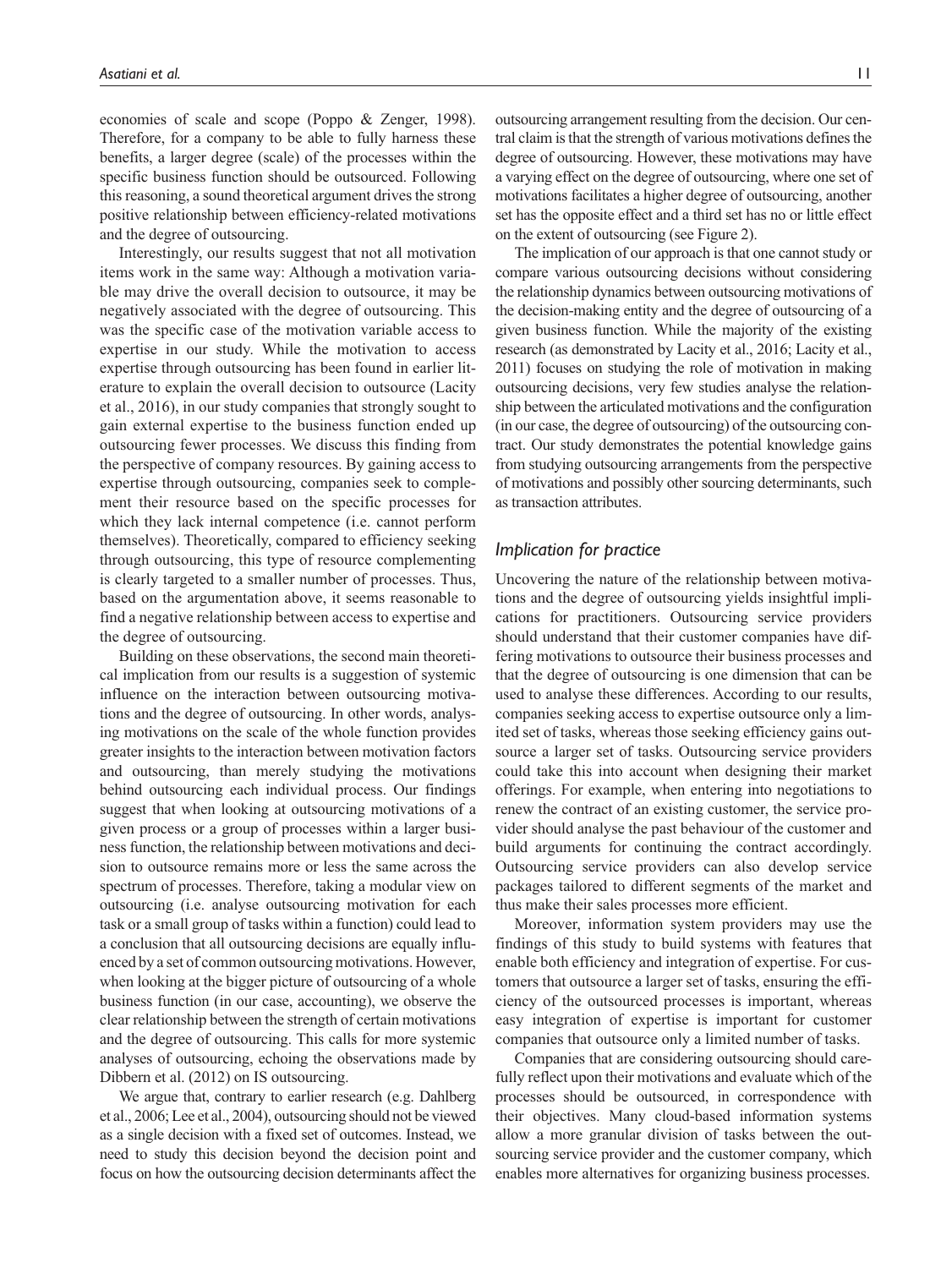## *Limitations and opportunities for further research*

We note three main limitations to our findings. First, we limited our empirical setting to the context of accounting. While accounting offers a somewhat clean and controllable study setting, further research could explore the relationship between outsourcing motivations and the degree of outsourcing in a broader context. Researchers could ask, for example: Does the composition of the business function influence the degree of outsourcing and the associated motivation variables? Furthermore, empirically, we focused on SMEs, which have more limited access to resources and have fewer layers of hierarchy than larger firms. Clearly, we must assume the outsourcing behaviour and motivations to be different in larger firms compared to SMEs. Therefore, here, we restrict ourselves to making theoretical and practical knowledge claims on SMEs' outsourcing behaviour. Further research could look into the differences between large and small firms in terms of their outsourcing motivations and degree of outsourcing. Second, in this study, we only focus on the degree of outsourcing omitting specific outsourcing configurations and their interaction with outsourcing motivations. Further studies could focus on identifying and characterizing common outsourcing configurations within a business function and analyse the potential interdependencies between different processes and motivations to outsource. Third, while the motivation items used in this study have strong empirical support from earlier research, due to the nature of our empirical study (survey), the items had to be simplified, condensed and measured on seven-point Likert-type scales. In reality, the motivations driving an outsourcing decision might be more complex calling for studies using data collection methods that allow for more in-depth probing. Further research could, therefore, take a more qualitative stance and critically review the results of our study.

# **Conclusion**

We draw on two streams of outsourcing literature—outsourcing motivations and degree of outsourcing—to probe the relationship between motivations and degree of outsourcing. Relying on a rich data set with responses from 337 companies, we find that cost reduction, a focus on core competence and business/process improvements are all associated with a higher degree of outsourcing, but interestingly, access to expertise is negatively associated with the degree of outsourcing. This finding suggests that companies that outsource to acquire external expertise are more selective. These companies outsource only a limited number of processes within a specific business function. Our main theoretical contribution lies in uncovering the dynamic nature of outsourcing motivations, meaning that as companies outsource a larger degree of their business processes, some motivation items become more accentuated and others fade in importance. Furthermore, our enquiry on process group-level outsourcing revealed that while four of the process groups (sales, purchases, payroll, payments) portrayed a balanced set of motivations across the seven motivation items, outsourcing of processes in one process group (reporting) was motivated by access to expertise. Our empirical findings open avenues for further studies probing the nature of the relationship between outsourcing motivations and the degree of outsourcing.

### **Acknowledgments**

We thank the Federation of Finnish Enterprises for the opportunity to survey their members. We are grateful to the Senior Editor and the two anonymous reviewers whose comments and support helped us improve the manuscript. We also thank the HSE Support Foundation for partially funding this project. Our pre-study based on qualitative data was presented in a paper session at ECIS 2016 and we wish to thank the participants of that session for their feedback.

#### **Declaration of conflicting interests**

The author(s) declared no potential conflicts of interest with respect to the research, authorship, and/or publication of this article.

### **Funding**

The author(s) disclosed receipt of the following financial support for the research, authorship, and/or publication of this article: This study was partially funded by the HSE Support Foundation.

#### **Note**

1. We also compare the specified model with other count models, such as the Poisson process. The negative binomial distribution (NBD) model fits the data best. The Akaike information criterion (AIC) for the Poisson model is 2154.5, whereas the AIC for negative binomial model is 1991.3.

### **References**

- Asatiani, A., Apte, U., Penttinen, E., Rönkkö, M., & Saarinen, T. (2014). Outsourcing of disaggregated services in cloud-based enterprise information systems. In 47th Hawaii International Conference on System Sciences (HICSS), 2014 (pp. 1268– 1277). IEEE.
- Asatiani, A., & Penttinen, E. (2016). Profiling outsourcers of professional services - an exploratory study on small and medium-sized enterprises. Proceedings of the 24th European Conference on Information Systems 2016–May: 1–16.
- The Association of Finnish Accounting Firms. (2014). *Toimeksiantosopimus Tilitoimiston Palveluista KL2004*. Retrieved from [https://taloushallintoliitto.fi/sites/default/](https://taloushallintoliitto.fi/sites/default/files/122_KL2004_03062014.pdf) [files/122\\_KL2004\\_03062014.pdf](https://taloushallintoliitto.fi/sites/default/files/122_KL2004_03062014.pdf)
- The Association of Finnish Accounting Firms. (2015). *TAL-IT2015 Tilitoimistojen ohjelmistot*. Taloushallintoliitto.fi. Retrieved from [https://taloushallintoliitto.fi/sites/default/files/doku](https://taloushallintoliitto.fi/sites/default/files/dokumentit/page/fields/field_related_attachments/tal-it2015.pdf)[mentit/page/fields/field\\_related\\_attachments/tal-it2015.pdf](https://taloushallintoliitto.fi/sites/default/files/dokumentit/page/fields/field_related_attachments/tal-it2015.pdf)
- The Association of Finnish Accounting Firms. (2017). *Tilitoimistoala Suomessa*. Taloushallintoliitto.fi. Retrieved from [https://taloushallintoliitto.fi/tietoa-meista/tutkimuksia](https://taloushallintoliitto.fi/tietoa-meista/tutkimuksia-ja-tietoa-alasta/tilitoimistoala-suomessa)[ja-tietoa-alasta/tilitoimistoala-suomessa](https://taloushallintoliitto.fi/tietoa-meista/tutkimuksia-ja-tietoa-alasta/tilitoimistoala-suomessa)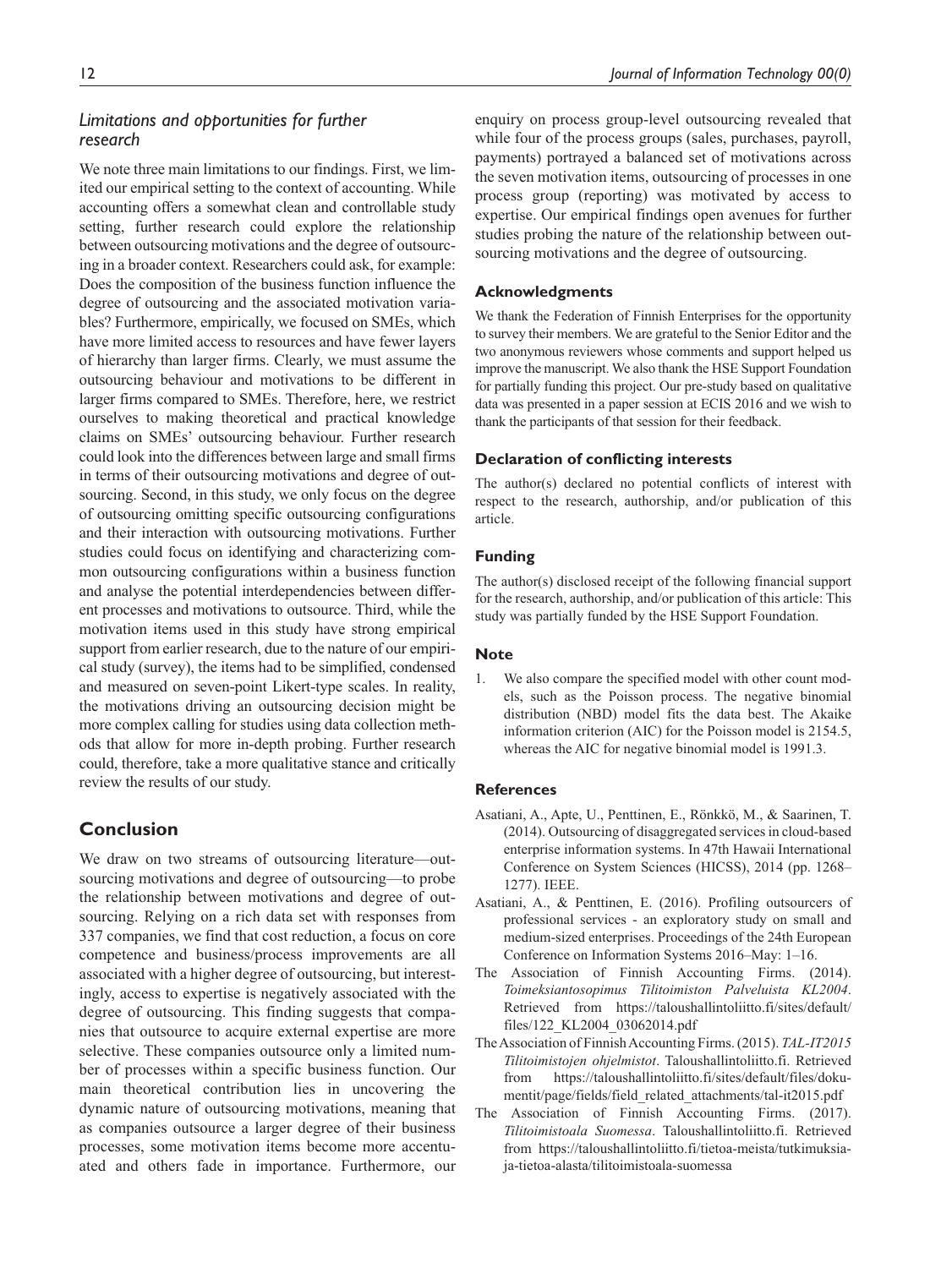- Bandyopadhyay, J., & Hall, L. A. (2009). Off-shoring of tax preparation services by U.S. accounting firms: An empirical study. *Advances in Competitiveness Research*, *17*(1), 72–91.
- BDO Finland. (2015). *Taloushallinnon Ulkoistaminen Keskisuurissa Yrityksissä*. Author. Retrieved from [https://](https://www.bdo.fi/fi-fi/nakemyksia/julkaisut/tutkimukset/taloushallinnon-ulkoistaminen-keskisuurissa-yrityk) [www.bdo.fi/fi-fi/nakemyksia/julkaisut/tutkimukset/taloush](https://www.bdo.fi/fi-fi/nakemyksia/julkaisut/tutkimukset/taloushallinnon-ulkoistaminen-keskisuurissa-yrityk)[allinnon-ulkoistaminen-keskisuurissa-yrityk](https://www.bdo.fi/fi-fi/nakemyksia/julkaisut/tutkimukset/taloushallinnon-ulkoistaminen-keskisuurissa-yrityk)
- Bhagwatwar, A., Hackney, R., & Desouza, K. C. (2011). Considerations for information systems 'backsourcing': A framework for knowledge re-integration. *Information Systems Management*, *28*, 165–173.
- Borman, M. (2006). Applying multiple perspectives to the BPO decision: A case study of call centres in Australia. *Journal of Information Technology*, *21*, 99–115.
- Buco, M. J., Chang, R. N., Luan, L. Z., Ward, C., Wolf, J. L., & Yu, P. S. (2004). Utility computing SLA management based upon business objectives. *IBM Systems Journal*, *43*, 159–178.
- Carey, P., Subramaniam, N., & Ching, K. C. W. (2006). Internal audit outsourcing in Australia. *Accounting & Finance*, *46*, 11–30.
- Chou, S. W., Techatassanasoontorn, A. A., & Hung, I. H. (2015). Understanding commitment in business process outsourcing relationships. *Information & Management*, *52*, 30–43.
- Currie, W. L., Michell, V., & Abanishe, O. (2008). Knowledge process outsourcing in financial services: The vendor perspective. *European Management Journal*, *26*, 94–104.
- Dahlberg, T., Nyrhinen, M., & Santonen, T. (2006). The success of selective and total outsourcing of firm-wide IT-infrastructure: An empirical evaluation. In *Proceedings of the 14th European Conference on Information Systems*  $(pp. 1-13).$
- Dibbern, J., Chin, W. W., & Heinzl, A. (2012). Systemic determinants of the information systems outsourcing decision: A comparative study of German and United States firms. *Journal of the Association for Information Systems*, *13*, 466–497.
- Dibbern, J., Goles, T., Hirschheim, R., & Jayatilaka, B. (2004). Information systems outsourcing: A survey and analysis of the literature. *Database for Advances in Information Systems*, *35*(4), 6–102.
- European Commission. (2003). Commission recommendation of 6 May 2003 concerning the definition of micro, small and medium-sized enterprises. *Official Journal of the European Union*, *124*, 36–41.
- Everaert, P., Sarens, G., & Rommel, J. (2007). Sourcing strategy of Belgian SMEs: Empirical evidence for the accounting services. *Production Planning & Control*, *18*, 716–725.
- Everaert, P., Sarens, G., & Rommel, J. (2008). Using transaction cost economics to explain outsourcing of accounting. *Small Business Economics*, *35*, 93–112.
- The Federation of Finnish Enterprises. (2016). *About the Federation of Finnish enterprises*. Yrittajat.fi. Retrieved from<https://www.yrittajat.fi/en>
- Freytag, P. V., Clarke, A. H., & Evald, M. R. (2012). Reconsidering outsourcing solutions. *European Management Journal*, *30*, 99–110.
- Gambal, M. J., Kotlarsky, J., & Asatiani, A. (2018). Enabling Strategic Technological Innovations in IS Outsourcing Relationships: Towards an Innovation-molding Framework. In Proceedings of 39th the International Conference on Information Systems 2018-December: 1–9.
- Gewald, H., & Dibbern, J. (2009). Risks and benefits of business process outsourcing: A study of transaction services in the German banking industry. *Information & Management*, *46*, 249–257.
- Jacobides, M. G. (2008). How capability differences, transaction costs, and learning curves interact to shape vertical scope. *Organization Science*, *19*, 306–326.
- Kauffman, R. J., Techatassanasoontorn, A. A., & Wang, B. (2012). Event history, spatial analysis and count data methods for empirical research in information systems. *Information Technology & Management*, *13*, 115–147.
- Lacity, M., Khan, S., & Yan, A. (2016). Review of the empirical business services sourcing literature: An update and future directions. *Journal of Information Technology*, *31*, 269–328.
- Lacity, M., Khan, S., Yan, A., & Willcocks, L. (2010). A review of the IT outsourcing empirical literature and future research directions. *Journal of Information Technology*, *25*, 395–433.
- Lacity, M., Solomon, S., Yan, A., & Willcocks, L. (2011). Business process outsourcing studies: A critical review and research directions. *Journal of Information Technology*, *26*, 221–258.
- Lacity, M., & Willcocks, L. (2016). Robotic process automation at telefónica O2. *MIS Quarterly Executive*, *15*(1), 21–35.
- Lam, W., & Chua, A. Y. K. (2009). An analysis of knowledge outsourcing at Eduware. *Aslib Proceedings: New Information Perspectives*, *61*, 424–435.
- Lee, J. N., & Kim, Y. (1999). Effect of partnership quality on IS outsourcing success: Conceptual framework and empirical validation. *Journal of Management Information Systems*, *15*(4), 29–61.
- Lee, J. N., Miranda, S. M., & Kim, Y. M. (2004). IT outsourcing strategies: Universalistic, contingency, and configurational explanations of success. *Information Systems Research*, *15*, 110–131.
- Luo, Y., Zheng, Q., & Jayaraman, V. (2010). Managing business process outsourcing. *Organizational Dynamics*, *39*, 205–217.
- Mani, D., Barua, A., & Whinston, A. (2010). An empirical analysis of the impact of information capabilities design on business process outsourcing performance. *MIS Quarterly*, *34*, 39–62.
- Martinez-Noya, A., Garcia-Canal, E., & Guillen, M. F. (2012). International R&D service outsourcing by technology-intensive firms: Whether and where? *Journal of International Management*, *18*, 18–37.
- McIvor, R., Humphreys, P., McKittrick, A., & Wall, T. (2009). Performance management and the outsourcing process: Lessons from a financial services organisation. *International Journal of Operations & Production Management*, *29*, 1025–1048.
- McKeen, J. D., & Smith, H. A. (2011). Creating IT shared services. *Communications of AIS*, *29*, 645–656.
- McKenna, D., & Walker, D. H. T. (2008). A study of out-sourcing versus in-sourcing tasks within a project value chain. *International Journal of Managing Projects in Business*, *1*, 216–232.
- McLellan, K., Marcolin, B. L., & Beamish, P. W. (1995). Financial and strategic motivations behind IS outsourcing. *Journal of Information Technology*, *10*, 299–321.
- Nassimbeni, G., Sartor, M., & Dus, D. (2012). Security risks in service offshoring and outsourcing. *Industrial Management & Data Systems*, *112*, 405–440.
- Poppo, L., & Zenger, T. (1998). Testing alternative theories of the firm: Transaction cost, knowledge-based, and measurement explanations for make-or-buy decisions in information services. *Strategic Management Journal*, *19*, 853–877.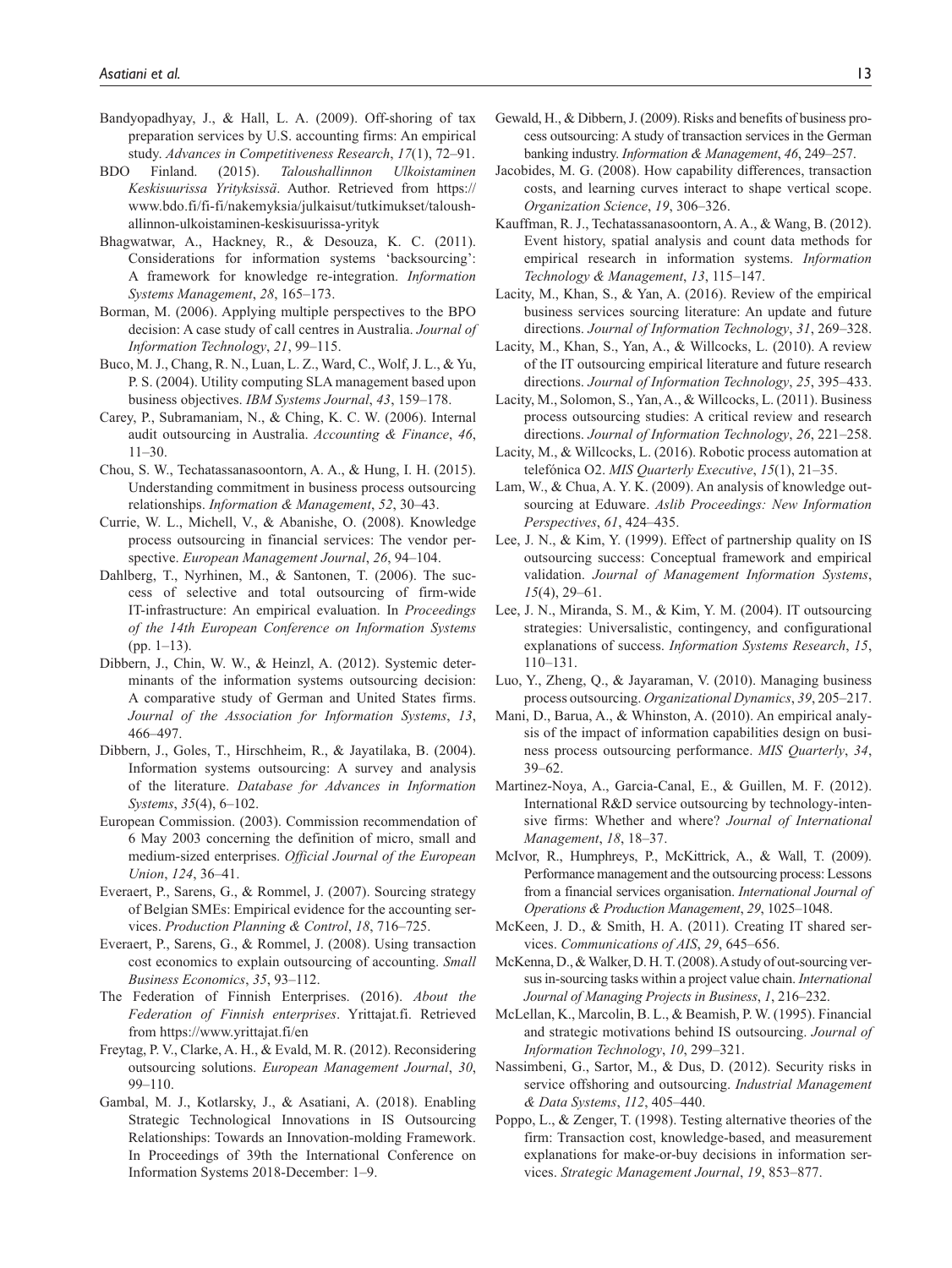- Premuroso, R. F., Skantz, T. R., & Bhattacharya, S. (2012). Disclosure of outsourcing in the annual report: Causes and market returns effects. *International Journal of Accounting Information Systems*, *13*, 382–402.
- Redondo-Cano, A., & Canet-Giner, M. T. (2010). Outsourcing agrochemical services: Economic or strategic logic? *Service Business*, *4*, 237–252.
- Sanders, N. R., Locke, A., Moore, C. B., & Autry, C. W. (2007). A multidimensional framework for understanding outsourcing arrangements. *Journal of Supply Chain Management*, *43*(4), 3–15.
- Saxena, K. B. C., & Bharadwaj, S. S. (2009). Managing business processes through outsourcing: A strategic partnering perspective. *Business Process Management Journal*, *15*, 687–715.
- Singh, T., & Tornbohm, C. (2016). *Predicts 2017: The future state of business process services and outsourcing*. Gartner. Retrieved from [https://www.gartner.com/doc/3512952/predicts--future](https://www.gartner.com/doc/3512952/predicts--future-state-business)[state-business](https://www.gartner.com/doc/3512952/predicts--future-state-business)
- Snowden, J., & Fersht, P. (2016). *The HFS market index—IT services and BPO market size and forecast 2016–2020*. Boston, MA: HFS Research.
- Statistics Finland. (2017). *Yritykset*. Tilastokeskus.fi. Retrieved from [https://www.stat.fi/tup/suoluk/suoluk\\_yritykset.html](https://www.stat.fi/tup/suoluk/suoluk_yritykset.html )
- Weigelt, C. (2009). The impact of outsourcing new technologies on integrative capabilities and performance. *Strategic Management Journal*, *30*, 595–616.

Weigelt, C., & Sarkar, M. B. (2012). Performance implications of outsourcing for technological innovations: Managing the efficiency and adaptability trade-off. *Strategic Management Journal*, *33*, 189–216.

#### **Author biographies**

Aleksandre Asatiani is a Lecturer at the Department of Operations and Information Management at Aston Business School. He received his PhD in information systems from Aalto University School of Business. His research focuses on outsourcing, virtual organizations and technology-based innovation.

Esko Penttinen is a Professor of Practice at Aalto University School of Business. He leads the Real-Time Economy Competence Center and he is also Chairman of XBRL Finland. His research interests include adoption of inter-organizational information systems, focusing on application areas such as electronic financial systems, and government reporting.

Ashish Kumar is an Assistant Professor in the Department of Marketing, Aalto University School of Business. He received his PhD in marketing from the School of Management and an MA in economics from the College of Arts and Sciences, respectively, from the State University of New York at Buffalo.

# **Appendix A**

### *Summary of motivations to outsource*

**Table 6.** Motivation variables summary.

| <b>Motivations</b>             | Current<br>study | Pre-study | Lacity, Solomon,<br>Yan, and Willcocks<br>(2011) | Lacity, Khan,<br>and Yan<br>(2016) | Lacity, Khan, Yan,<br>and Willcocks<br>(2010) | References                                                                                                           |
|--------------------------------|------------------|-----------|--------------------------------------------------|------------------------------------|-----------------------------------------------|----------------------------------------------------------------------------------------------------------------------|
| Cost reduction                 |                  | ✓         |                                                  | ✓                                  | ✓                                             | Borman (2006); Martinez-Noya,<br>Garcia-Canal, and Guillen (2012)                                                    |
| Focus on core<br>competence    |                  |           | ✓                                                | ✓                                  | ✓                                             | Carey, Subramaniam, and Ching<br>(2006); Gewald and Dibbern<br>(2009); Premuroso, Skantz, and<br>Bhattacharya (2012) |
| Access to skills/<br>expertise |                  |           |                                                  |                                    |                                               | Currie, Michell, and Abanishe<br>(2008); Gewald and Dibbern<br>(2009); Lam and Chua (2009)                           |
| Process<br>improvements        |                  |           |                                                  |                                    |                                               | Buco et al. (2004); Gewald and<br>Dibbern (2009); Weigelt and<br>Sarkar (2012)                                       |
| Scalability                    | ✓                |           |                                                  | ×                                  | ×                                             | Currie et al. (2008); Redondo-<br>Cano and Canet-Giner (2010)                                                        |
| Rapid delivery                 |                  |           | ✓                                                | ×                                  | ×                                             | Bandyopadhyay and Hall (2009);<br>Freytag, Clarke, and Evald (2012)                                                  |
| Ease of use                    | ✓                | ✓         | ×                                                | $\mathbf x$                        | ×                                             | McKenna and Walker (2008)                                                                                            |
| Fear of losing<br>control      |                  | ×         | $\mathbf x$                                      |                                    | ✓                                             | Bhagwatwar, Hackney, and<br>Desouza (2011); McKeen and<br>Smith (2011); Sanders, Locke,<br>Moore, and Autry (2007)   |
| Concern for<br>security        |                  | ×         |                                                  | ×                                  |                                               | McIvor, Humphreys, McKittrick,<br>and Wall (2009); Nassimbeni,<br>Sartor, and Dus (2012)                             |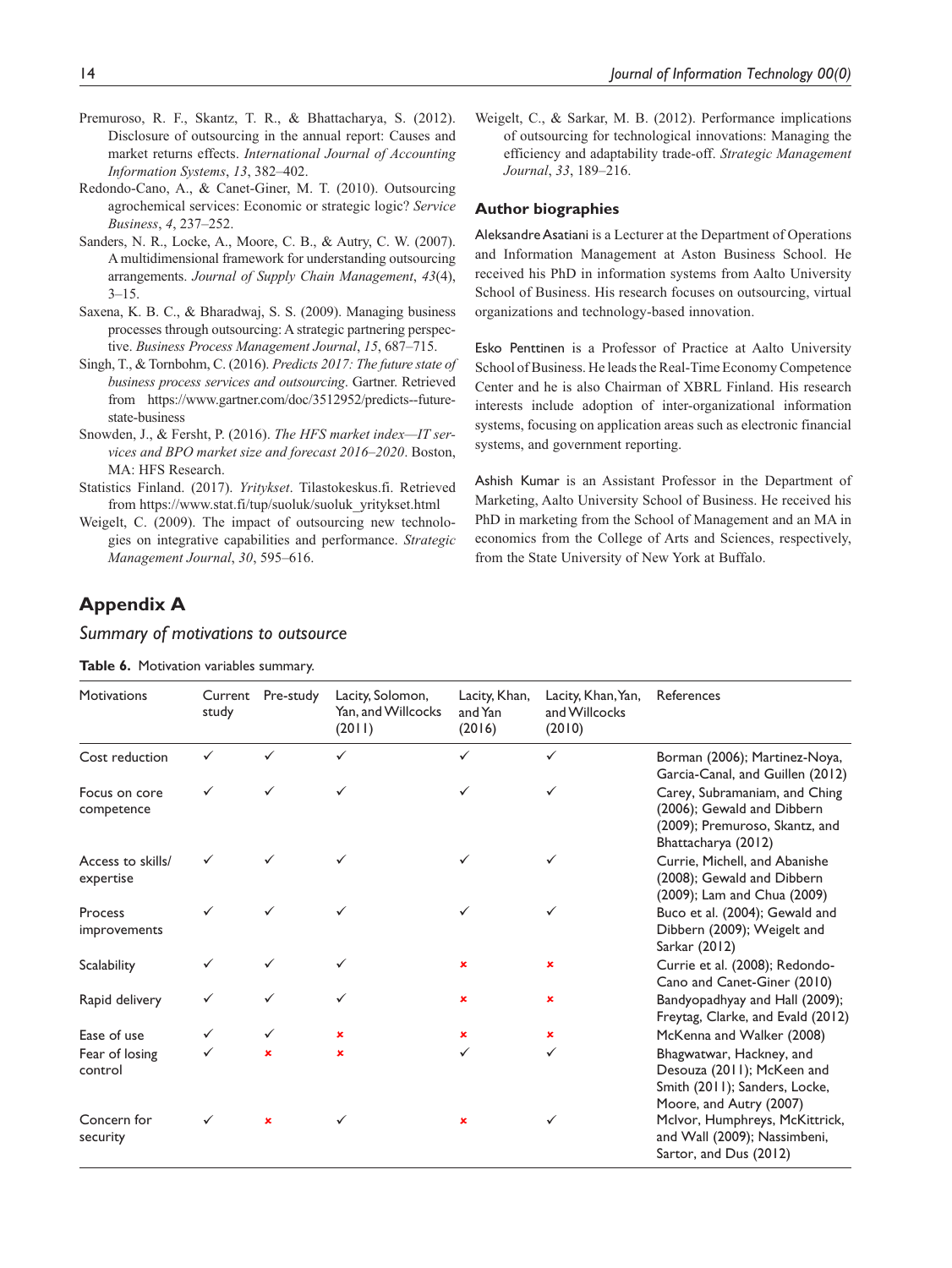# **Appendix B**

## *Accounting in Finland*

**Table 7.** Typical processes within accounting function in Finnish SMEs.

| <b>Sales</b> | PI              | Client register maintenance                                 |
|--------------|-----------------|-------------------------------------------------------------|
|              | P <sub>2</sub>  | Product register maintenance                                |
|              | P <sub>3</sub>  | Sending sales invoices                                      |
|              |                 |                                                             |
|              | P <sub>4</sub>  | Handling sales invoices                                     |
|              | P <sub>5</sub>  | Sending note of complaint                                   |
|              | P <sub>6</sub>  | Sales ledger maintenance                                    |
| Purchases    | P7              | Supplier register maintenance                               |
|              | P <sub>8</sub>  | Receiving purchase invoices                                 |
|              | P <sub>9</sub>  | Handling purchase invoices                                  |
|              | P <sub>10</sub> | Handling purchase, travel and other costs                   |
|              | P11             | Purchases ledger maintenance                                |
| Payroll      | P <sub>12</sub> | Personnel register maintenance                              |
|              | P <sub>13</sub> | Basic payroll data maintenance                              |
|              | PI4             | Payroll calculations                                        |
| Reporting    | P <sub>15</sub> | Preparation of balance sheet and income statement           |
|              | P <sub>16</sub> | Preparation and sending of VAT                              |
|              | P <sub>17</sub> | Preparation and sending of annual salary reports            |
|              | P <sub>18</sub> | Preparation and sending of annual pension insurance reports |
| Payments     | P <sub>19</sub> | Periodic VAT payments                                       |
|              | P <sub>20</sub> | Salary payments                                             |
|              | <b>P21</b>      | Payments for purchases, travel and other expenses           |
|              | P <sub>22</sub> | Monthly payroll tax payments                                |
|              |                 |                                                             |

SMEs: small and medium-sized enterprises; VAT: value added tax.

| Table 8. Typical terms of agreement between accounting service provider and a client company in Finland. |  |  |  |  |
|----------------------------------------------------------------------------------------------------------|--|--|--|--|
|                                                                                                          |  |  |  |  |

| Item                       | Termsª                                                                                                                                                                   |
|----------------------------|--------------------------------------------------------------------------------------------------------------------------------------------------------------------------|
| Subject of agreement       | Performance of some variations of accounting processes outlined in Appendix B                                                                                            |
| Payment frequency          | Annual, quarterly or monthly                                                                                                                                             |
| Contract length<br>Pricing | Until further notice. Two months period of notice (unless specified otherwise)<br>Hour-based<br>Task-based<br>Transaction-based<br>Service-based<br>Combination of above |

a Based on a standard service agreement published by The Association of Finnish Accounting Firms (2014).

# **Appendix C**

# *Survey questions*

- 1. Which of the following describes your position in the company the best?
	- □ Top management
	- □ Finance and accounting
	- □ HR
	- □ Information management
	- □ Administration
	- □ Sales
	- □ Marketing
	- □ R&D
- □ Production
- □ Other. What?
- 2. What industry does your company operate in? [Drop-down list of industries defined by Statistics Finland]
- 3. How many employees does your company have?
	- $0 \t 1-5$
	- $0 \quad 6-10$
	- 11–15
	- $0 \t16-20$
	- $0 \quad 21 25$
	- $0 \quad 26 30$
	- 31–35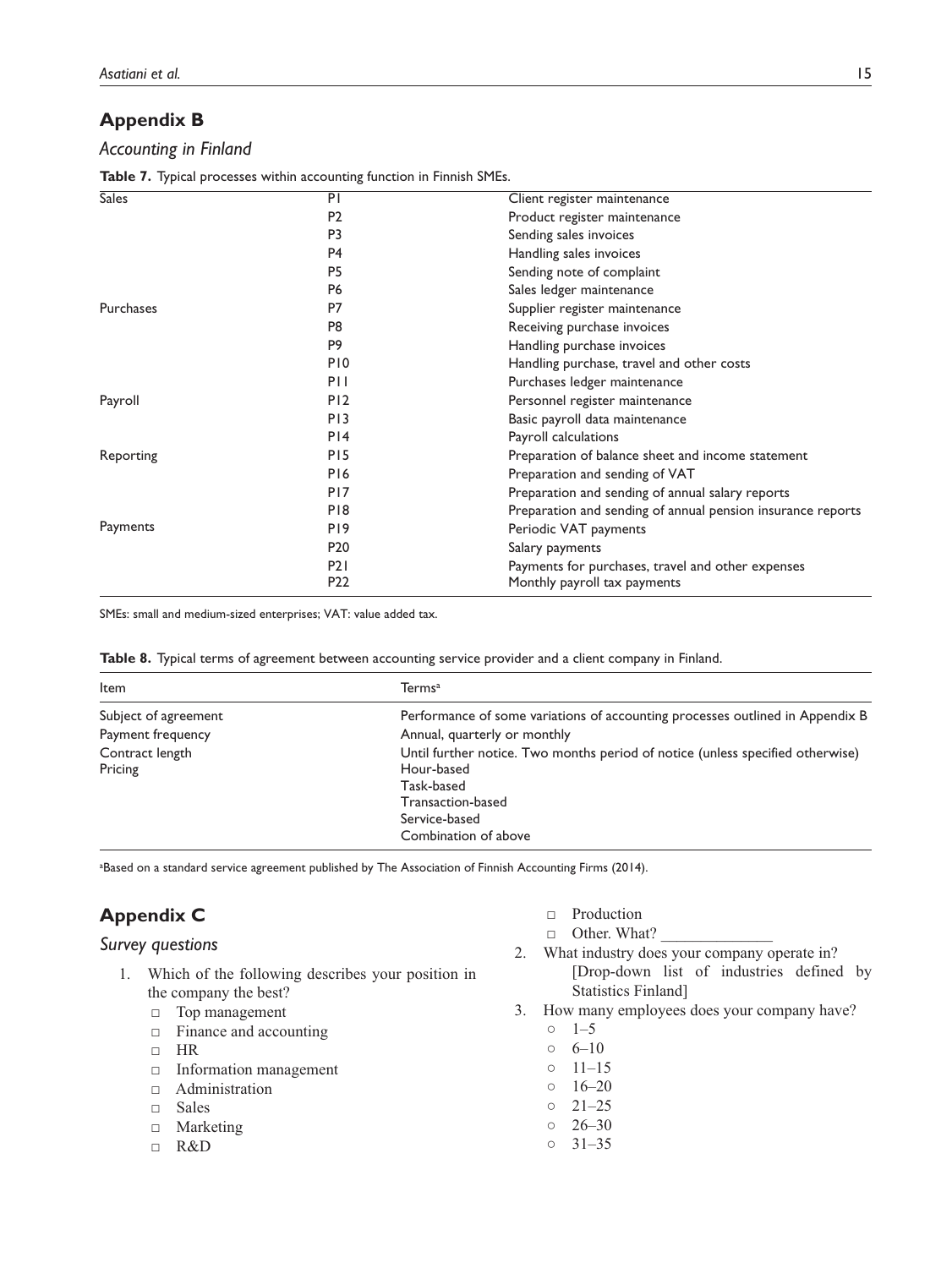- $0 \quad 36-40$
- $0 \quad 41-45$
- $0 \quad 46-50$
- $0 \quad 51 75$
- $0 \quad 76 100$
- $0$  101–150  $0 \quad 151 - 250$
- 
- $0 \quad 250+$
- I am a sole trader
- I do not know
- 4. What was your company's last reported turnover (as reported to the Finnish Patent and Registration Office and/or the Finnish Tax Authority)?
	- $\circ$   $\epsilon$ 0– $\epsilon$ 100,000
	- $\circ$   $\in$ 100,001– $\in$ 200,000
	- $\circ$  €200,001–€300,000
	- $\circ$   $\epsilon$ 300,001– $\epsilon$ 400,000
	- €400,001–€500,000
	- $\circ$   $\epsilon$ 500,001– $\epsilon$ 1,000,000
	- $\circ$   $\in$  1,000,001– $\in$ 2,000,000
	- $\circ$   $\in 2,000,001 65,000,000$
	- $\circ$   $\epsilon$ 5,000,001– $\epsilon$ 8,000,000
	- $\circ$   $\in$  8 000 001– $\in$ 10,000,000
	- $\circ$   $\in$  10,000,001– $\in$  20,000,000
	- $\circ$   $\in$  20,000,001– $\in$  50,000,000
	- $\circ$   $\epsilon$ 50,000,000+
	- I do not know
- 5. Where are your customers located?
	- $\neg$  Finland
	- □ The EU (other than Finland)
	- □ The rest of Europe
	- $\neg$  Asia
	- □ Africa
	- □ N. America
	- □ S. America
	- □ Australia
- 6. Where does your company operate (have ranches)?
	- □ Finland
	- □ The EU (other than Finland)
	- □ The rest of Europe
	- □ Asia
	- □ Africa
	- □ N. America
	- □ S. America
	- □ Australia
- 7. Do you use cloud-based accounting information systems?
	- Yes
	- No
	- I do not know
- 8. If you are outsourcing your accounting partially, please mark the functions that are outsourced/kept in-house accordingly (in-house/outsourced):
	- 1. Client register maintenance
	- 2. Product register maintenance
	- 3. Sending sales invoices
- 4. Handling sales invoices
- 5. Sending note of complaint
- 6. Sales ledger maintenance
- 7. Supplier register maintenance
- 8. Receiving purchase invoices
- 9. Handling purchase invoices
- 10. Handling purchase, travel and other costs
- 11. Purchases ledger maintenance
- 12. Personnel register maintenance
- 13. Basic payroll data maintenance
- 14. Payroll calculations
- 15. Preparation of balance sheet and income statement
- 16. Preparation and sending of VAT
- 17. Preparation and sending of annual salary reports
- 18. Preparation and sending of annual pension insurance reports
- 19. Periodic VAT payments
- 20. Salary payments
- 21. Payments for purchases, travel and other expenses
- 22. Monthly payroll tax payments
- 9. Please evaluate how the following factors affected your decision to outsource on a scale of 1–7
	- $(1 = had no influence, 7 = had a big influence)$
	- Cost reduction
	- Ability to focus on core business
	- Expertise of an external accountant
	- Opportunity to improve accounting process
	- Ability to quickly scale up/down accounting services based on the needs of our company
	- Faster delivery times by an external accountant than internal delivery
	- Ease of use
	- Fear of losing control over outsourced accounting process
	- Concern over security of outsourced accounting process
- 10. Please indicate the most important factor for outsourcing each of the outsourced processes

[The list of the outsourced processes, based on Question 8]

- Cost reduction
- Ability to focus on core business
- Expertise of an external accountant
- Opportunity to improve accounting process
- Ability to quickly scale up/down accounting services based on the needs of our company
- Faster delivery times by an external accountant than internal delivery
- Ease of use
- Fear of losing control over outsourced accounting process
- Concern over security of outsourced accounting process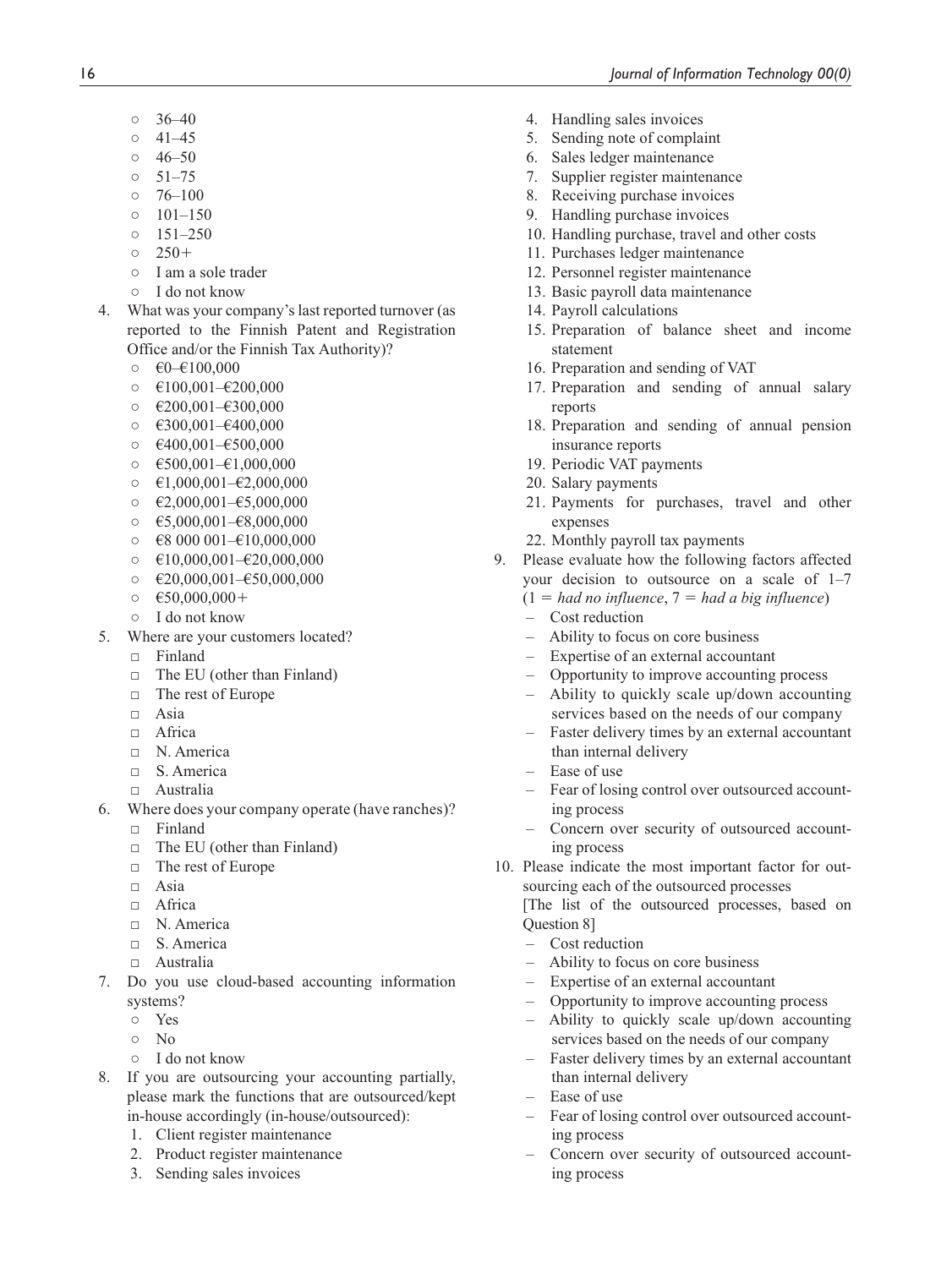| Correlations table<br>Appendix D |           |           |           |           |                     |                     |                       |                    |                     |             |           |                         |           |                                  |  |
|----------------------------------|-----------|-----------|-----------|-----------|---------------------|---------------------|-----------------------|--------------------|---------------------|-------------|-----------|-------------------------|-----------|----------------------------------|--|
| Table 9. Correlations table.     |           |           |           |           |                     |                     |                       |                    |                     |             |           |                         |           |                                  |  |
|                                  |           |           |           | 4         | 5                   | ∘                   |                       | $\infty$           | ᡡ                   | $\subseteq$ |           | $\overline{\mathbf{C}}$ | ≅         | $\overline{5}$<br>$\overline{4}$ |  |
| Cost reduction                   |           |           |           |           |                     |                     |                       |                    |                     |             |           |                         |           |                                  |  |
| Focus on core                    | 0.2927    |           |           |           |                     |                     |                       |                    |                     |             |           |                         |           |                                  |  |
| competence                       |           |           |           |           |                     |                     |                       |                    |                     |             |           |                         |           |                                  |  |
| Access to expertise              | 0.2053    | 0.4208    |           |           |                     |                     |                       |                    |                     |             |           |                         |           |                                  |  |
| Process improvements             | 0.3961    | 0.4292    | 0.4508    |           |                     |                     |                       |                    |                     |             |           |                         |           |                                  |  |
| Scalability                      | 0.3743    | 0.4131    | 0.3313    | 0.4538    |                     |                     |                       |                    |                     |             |           |                         |           |                                  |  |
| Rapid delivery                   | 0.3895    | 0.4825    | 0.3761    | 0.6336    | 0.5144              |                     |                       |                    |                     |             |           |                         |           |                                  |  |
| Ease of use                      | 0.3075    | 0.5526    | 0.4980    | 0.5292    | 0.4153              | 0.5500              |                       |                    |                     |             |           |                         |           |                                  |  |
| Concerns for security            | 0.2109    | 0.0647    | 0.1395    | 0.0981    | 0.1607              | 0.1015              | 0.0560                |                    |                     |             |           |                         |           |                                  |  |
| Fear of losing control           | 0.1004    | 0.1339    | 0.1366    | 0.1017    | 0.1219              | 0.1073              | 0.0497                | 0.5994             |                     |             |           |                         |           |                                  |  |
| Use of cloud-based IS            | $-0.0128$ | 0.0444    | $-0.0266$ | 0.0930    | 0.0404              | 0.1676              | 0.0232                | $-0.0082$          | $-0.0333$           |             |           |                         |           |                                  |  |
| Number of employees              | 0.0667    | 0.0250    | 0.0518    | 0.0589    | 0.0700              | 0.0243              | 0.0020                | 0.0622             | 0.0183              | 0.0106      |           |                         |           |                                  |  |
| Age of the company               | $-0.0820$ | $-0.1158$ | 0.0128    | $-0.0942$ | $-0.0949$           | $-0.1112$           | $-0.0671$             | 0.0283             | $-0.1024$           | $-0.1053$   | 1760'0    |                         |           |                                  |  |
| Multinational                    | 0.0593    | $-0.0101$ | $-0.0526$ | $-0.0576$ | 0.0549              | $-0.0673$           | $-0.0157$             | $-0.0600$          | $-0.1361$           | 0.0817      | 0.0226    | 0.0225                  | I         |                                  |  |
| operations                       |           |           |           |           |                     |                     |                       |                    |                     |             |           |                         |           |                                  |  |
| Turnover                         | 0.0048    | 0.0137    | 0.0563    | 0.1061    | 0.0849              | 0.0461              | 0.0270                | $-0.0132 - 0.0208$ |                     | 0.0953      | 0.1172    | 0.0599 - 0.0041         |           |                                  |  |
| Secondary sector                 | $-0.0225$ | $-0.1096$ | $-0.0428$ | $-0.0493$ | $-0.0891$<br>0.0687 | $-0.0784$<br>0.0746 | $-0.1325$<br>$0.1206$ | 0.0111             | $-0.0345$<br>0.0541 | $-0.0053$   | 0.1000    | 0.1167                  | 0.1390    | $-0.0329$                        |  |
| Tertiary sector                  | 0.0205    | 0.1006    | 0.0499    | 0.0447    |                     |                     |                       | $-0.0059$          |                     | $-0.0186$   | $-0.1000$ | $-0.1095$               | $-0.1316$ | $0.0305 - 0.9703$                |  |
|                                  |           |           |           |           |                     |                     |                       |                    |                     |             |           |                         |           |                                  |  |

*Asatiani et al.* 17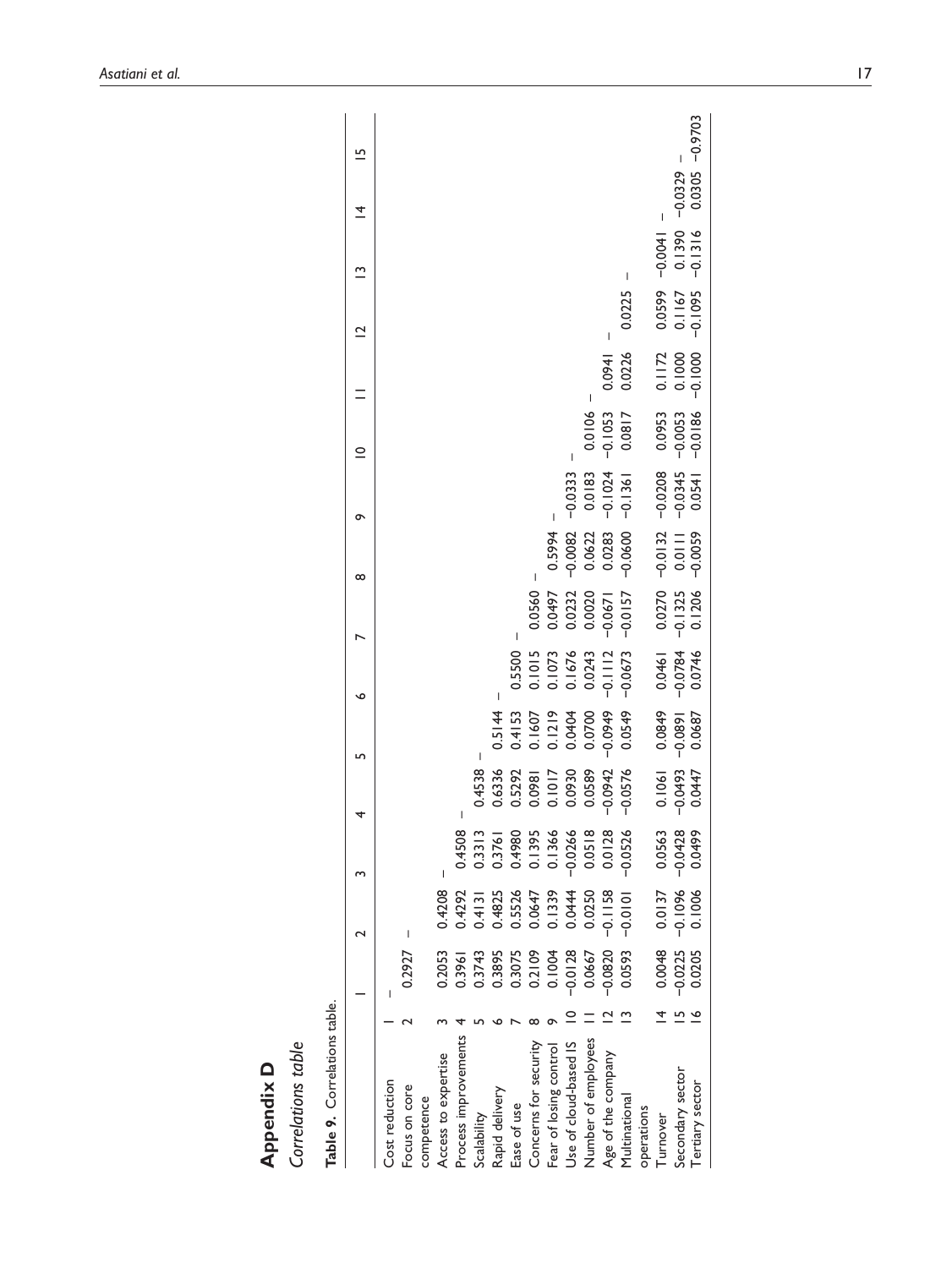# **Appendix E**

### *Negative binomial distribution model*

We derive the expression for negative binomial distribution (NBD) model starting from a basic Poisson model. The Poisson model provides estimates of the probability of the observed count, *y=CntOutProc*, as follows

$$
Pr(y_i | x_i) = \frac{e^{-\mu_i} \mu_i^{y_i}}{y_i!}
$$
 (9)

which is conditional on an expected mean <sup>∝</sup>*<sup>i</sup>* , expressed in exponential form to avoid negative values

$$
E(y_i|x_i) = \mu_i = e^{(x_i/\beta)} \tag{10}
$$

The negative binomial model replaces <sup>∝</sup>*i* with random variable λ*<sup>i</sup>*

$$
\lambda_i = e^{(x_i \beta + \varepsilon_i)} = e^{(x_i \beta)} e^{\varepsilon_i} = \mu_i \delta_i \tag{11}
$$

Thus, the probability density function of the negative binomial function becomes

$$
Pr(y_i|x_i) = \frac{e^{-\mu_i \delta_i} (\mu_i \delta_i)^{y_i}}{y_i!}
$$
 (12)

In NBD model, the probability of the observed count becomes conditional on the error distribution. We get the unconditional distribution by specifying the gamma distribution for  $\delta_i$  with parameter  $v_i$  and probability density function  $g(\delta_i)$  as follows

$$
g(\delta_i) = \frac{v_i^{v_i}}{\Gamma(v_i)} \delta_i^{v_{i-1}} e^{(-\delta_i v_i)} \text{ for } v_i > 0
$$
  
and 
$$
\Gamma(v) = \int_0^{\infty} t^{v-1} e^{-t} dt
$$
 (13)

Integrating Equation (12) with Equation (13) gives the probability density of the negative binomial as follows

$$
Pr(y_i|x_i) = \frac{\Gamma(y_i + v_i)}{y_i! \Gamma(v_i)} \left(\frac{v_i}{v_i + \mu_i}\right)^{v_i} \left(\frac{\mu}{v_i + \mu}\right)^{y_i}
$$
(14)

# **Appendix F**

# *Process-level and process group-level motivations*

In Table 10, we report the responses to the individual process-level motivations asked in Question Number 10 in Appendix C. In the first block, we indicate how many respondents had outsourced the process and the corresponding percentage of the total number of respondents  $(n=337)$ . In the second block (and third block), we present how many times each motivation item was cited as the main motivation to that specific process (and the corresponding percentage). In the fourth and fifth blocks, we present the process group-level findings in terms of how many times each motivation item was cited as the main motivation to outsource any of the processes associated to the process group (sales, purchases, payroll, reporting and payments).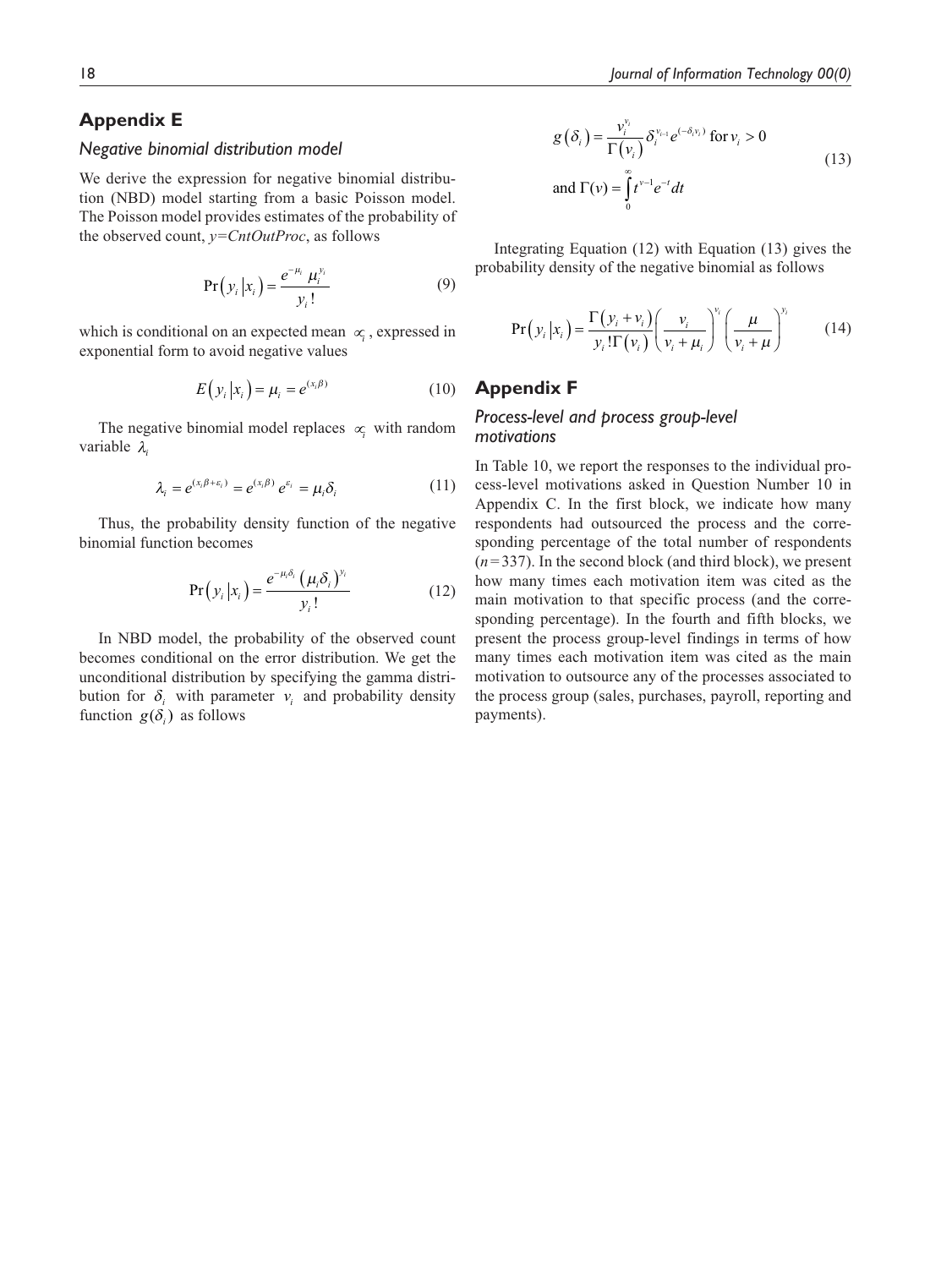|  |  |  | Table 10. Process-level and process group-level motivations. |  |
|--|--|--|--------------------------------------------------------------|--|
|--|--|--|--------------------------------------------------------------|--|

| Process level                       | <b>Sales</b>          |                 |                |                  |                 |                 |                 |                 | Purchases        |                 |                 |                 |                 |              |  |  |
|-------------------------------------|-----------------------|-----------------|----------------|------------------|-----------------|-----------------|-----------------|-----------------|------------------|-----------------|-----------------|-----------------|-----------------|--------------|--|--|
|                                     | PI                    | P <sub>2</sub>  | P <sub>3</sub> | P <sub>4</sub>   | P <sub>5</sub>  | P <sub>6</sub>  |                 | <b>TOTAL</b>    | <b>P7</b>        | P <sub>8</sub>  | P9              | P <sub>10</sub> | PII             | <b>TOTAL</b> |  |  |
| # outsourced<br>% outsourced        | $\overline{10}$<br>3% | 4<br>4%         | 65<br>19%      | 32<br>9%         | 84<br>25%       | 125<br>37%      | 330<br>16%      |                 | 51<br>15%        | 127<br>38%      | 76<br>23%       | 77<br>23%       | 152<br>45%      | 483<br>29%   |  |  |
| Process-level motivations (#)       | ΡI                    | P <sub>2</sub>  | P <sub>3</sub> | P4               | P <sub>5</sub>  | P6              |                 |                 | P7               | P <sub>8</sub>  | P <sub>9</sub>  | P <sub>10</sub> | PII             |              |  |  |
| Cost reduction                      | 2                     | 2               | 5              | T                | 4               | 6               |                 |                 | 3                | 15              | 6               | $\overline{10}$ | 0               |              |  |  |
| Focus on core competence            | 2                     | 3               | 8              | 7                | 25              | 31              |                 |                 | 3                | 25              | 25              | 21              | 35              |              |  |  |
| Access to expertise                 |                       | 2               | 2              | 4                | 9               | 23              |                 |                 | 4                | 7               | 5               | $\mathsf{I}$    | 29              |              |  |  |
| Process improvements                |                       | $\overline{2}$  | 12             | 5                | 15              | 15              |                 |                 | 8                | 22              | $\overline{10}$ | 9               | 22              |              |  |  |
| Scalability                         |                       | $\overline{2}$  | 7              | 4                | 2               | 8               |                 |                 | 2                | $\overline{4}$  | $\overline{2}$  | 3               | 8               |              |  |  |
| Rapid delivery                      | 0                     | т               | 12             | 3                | 4               | 20              |                 |                 | 3                | 26              | 12              | 8               | 20              |              |  |  |
| Ease of use                         | 3                     | $\overline{2}$  | 9              | 8                | 15              | 22              |                 |                 | 18               | 28              | 16              | 15              | 28              |              |  |  |
| Process-level motivations (%)       | PI                    | P <sub>2</sub>  | P <sub>3</sub> | P <sub>4</sub>   | P <sub>5</sub>  | P <sub>6</sub>  |                 |                 | P7               | P8              | P <sub>9</sub>  | P <sub>10</sub> | P11             |              |  |  |
| Cost reduction                      | 20%                   | 14%             | 8%             | 3%               | 5%              | 5%              |                 |                 | 6%               | 12%             | 8%              | 13%             | 7%              |              |  |  |
| Focus on core competence            | 20%                   | 21%             | 28%            | 22%              | 30%             | 25%             |                 |                 | 25%              | 20%             | 33%             | 27%             | 23%             |              |  |  |
| Access to expertise                 | 10%                   | 14%             | 3%             | 13%              | 11%             | 18%             |                 |                 | 8%               | 6%              | 7%              | 14%             | 19%             |              |  |  |
| Process improvements                | 10%                   | 14%             | 18%            | 16%              | 18%             | 12%             |                 |                 | 16%              | 17%             | 13%             | 12%             | 14%             |              |  |  |
| Scalability                         | 10%                   | 14%             | 11%            | 13%              | 2%              | 6%              |                 |                 | 4%               | 3%              | 3%              | 4%              | 5%              |              |  |  |
| Rapid delivery                      | 0%                    | 7%              | 18%            | 9%               | 17%             | 16%             |                 |                 | 6%               | 20%             | 16%             | 10%             | 13%             |              |  |  |
| Ease of use                         | 30%                   | 14%             | 14%            | 25%              | 18%             | 18%             |                 |                 | 35%              | 22%             | 21%             | 19%             | 18%             |              |  |  |
| Process group-level motivations (#) | Sales                 |                 |                |                  |                 |                 |                 |                 | Purchases        |                 |                 |                 |                 |              |  |  |
| Cost reduction                      | 20                    |                 |                |                  |                 |                 |                 |                 | 44               |                 |                 |                 |                 |              |  |  |
| Focus on core competence            | 86                    |                 |                |                  |                 |                 |                 |                 | 119              |                 |                 |                 |                 |              |  |  |
| Access to expertise                 | 41                    |                 |                |                  |                 |                 |                 |                 | 56               |                 |                 |                 |                 |              |  |  |
| Process improvements                | 50                    |                 |                |                  |                 |                 |                 |                 | 71               |                 |                 |                 |                 |              |  |  |
| Scalability                         | 24                    |                 |                |                  |                 |                 |                 |                 | 9                |                 |                 |                 |                 |              |  |  |
| Rapid delivery                      | 50                    |                 |                |                  |                 |                 |                 |                 | 69               |                 |                 |                 |                 |              |  |  |
| Ease of use                         | 59                    |                 |                |                  |                 |                 |                 |                 | 105              |                 |                 |                 |                 |              |  |  |
| Process group-level motivations (%) | Sales                 |                 |                |                  |                 |                 |                 |                 | Purchases        |                 |                 |                 |                 |              |  |  |
| Cost reduction                      | 6%                    |                 |                |                  |                 |                 |                 |                 | 9%               |                 |                 |                 |                 |              |  |  |
| Focus on core competence            | 26%                   |                 |                |                  |                 |                 |                 |                 | 25%              |                 |                 |                 |                 |              |  |  |
| Access to expertise                 | 12%                   |                 |                |                  |                 |                 |                 |                 | 12%              |                 |                 |                 |                 |              |  |  |
| Process improvements                | 15%                   |                 |                |                  |                 |                 |                 |                 | 15%              |                 |                 |                 |                 |              |  |  |
| Scalability                         | 7%                    |                 |                |                  |                 |                 |                 |                 | 4%               |                 |                 |                 |                 |              |  |  |
| Rapid delivery                      | 15%                   |                 |                |                  |                 |                 |                 |                 | 14%              |                 |                 |                 |                 |              |  |  |
| Ease of use                         | 18%                   |                 |                |                  |                 |                 |                 |                 | 22%              |                 |                 |                 |                 |              |  |  |
| Process level                       | Payroll               |                 |                |                  |                 | Reporting       |                 |                 |                  | Payments        |                 |                 |                 |              |  |  |
|                                     | P <sub>12</sub>       | P <sub>13</sub> | PI4            | <b>TOTAL PI5</b> |                 | P <sub>16</sub> | P <sub>17</sub> | P <sub>18</sub> | <b>TOTAL PI9</b> |                 | P <sub>20</sub> | P21             | P <sub>22</sub> | <b>TOTAL</b> |  |  |
| # outsourced<br>% outsourced        | 110<br>33%            | 157<br>47%      | 231<br>69%     | 498<br>49%       | 332<br>99%      | 310<br>92%      | 254<br>75%      | 244<br>72%      | 1140<br>85%      | 163<br>48%      | 188<br>56%      | 113<br>34%      | 198<br>59%      | 662<br>49%   |  |  |
| Process-level motivations (#)       | P <sub>12</sub>       | P <sub>13</sub> | PI4            |                  | P <sub>15</sub> | P <sub>16</sub> | P <sub>17</sub> | P <sub>18</sub> |                  | P <sub>19</sub> | P <sub>20</sub> | P2I             | P22             |              |  |  |
| Cost reduction                      | П                     | 0               | $\mathbf{H}$   |                  | 6               | 7               | $\overline{10}$ | $\overline{10}$ |                  | 7               | $\overline{10}$ | 8               | 6               |              |  |  |
| Focus on core competence            | 33                    | 40              | 58             |                  | 45              | 59              | 57              | 60              |                  | 36              | 43              | 25              | 39              |              |  |  |
| Access to expertise                 | 23                    | 59              | 96             |                  | 242             | 170             | 120             | 113             |                  | 62              | 51              | 21              | 89              |              |  |  |
| Process improvements                | 12                    | 9               | 16             |                  | $\overline{13}$ | $\overline{13}$ | 20              | 16              |                  | 10              | 15              | 4               | 3               |              |  |  |
| Scalability                         | J.                    | $\overline{2}$  | 5              |                  | ı               | 3               | 3               | 2               |                  | 3               | $\overline{2}$  | I               | 3               |              |  |  |
| Rapid delivery                      | 4                     | 6               | 8              |                  | 6               | $\overline{13}$ | $\mathsf{I}$    | 6               |                  | $\mathbf{H}$    | 16              | 15              | 3               |              |  |  |
| Ease of use                         | 26                    | 31              | 37             |                  | 9               | 45              | 33              | 37              |                  | 34              | 51              | 29              | 35              |              |  |  |

 *(Continued)*